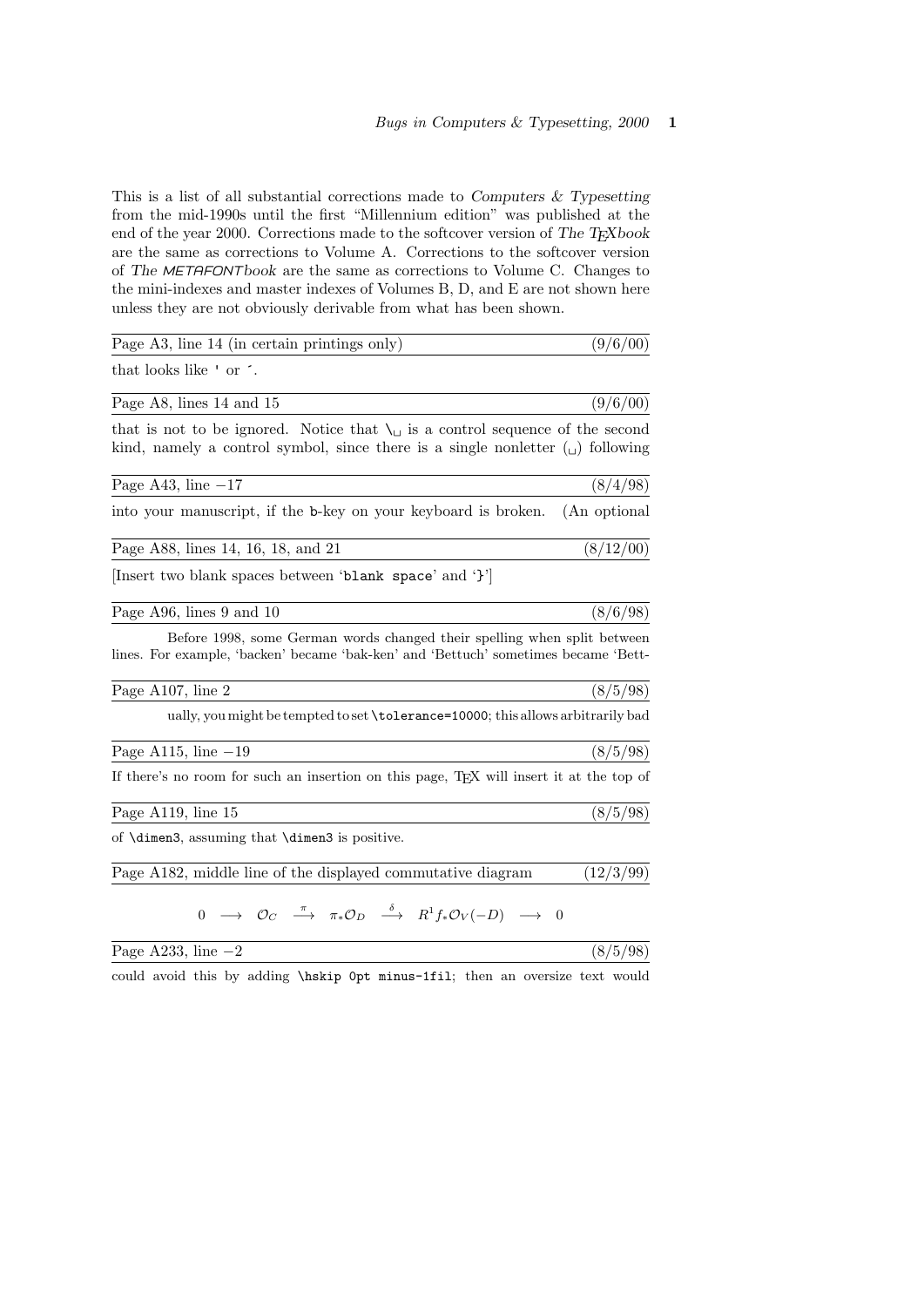| Page $A277$ , line 1                                                                                                                                                                     | (8/5/98)  |
|------------------------------------------------------------------------------------------------------------------------------------------------------------------------------------------|-----------|
| $\langle \text{code assignment} \rangle \longrightarrow \langle \text{codename} \rangle \langle \text{8-bit number} \rangle \langle \text{equals} \rangle \langle \text{number} \rangle$ |           |
| Page A277, line $-11$                                                                                                                                                                    | (8/5/98)  |
| [Move this line, which defines (at clause), up to the top of the page.]                                                                                                                  |           |
| Page A289, line 24                                                                                                                                                                       | (2/3/97)  |
| $\langle \text{math field} \rangle \longrightarrow \langle \text{filter} \rangle \langle \text{math symbol} \rangle   \langle \text{filter} \rangle \langle \text{math model} \rangle$   |           |
| Page A309, line 3                                                                                                                                                                        | (8/12/97) |
|                                                                                                                                                                                          |           |
| Page A313, line 24                                                                                                                                                                       | (9/19/00) |
| stands for $\parrow$ $\lnot$ $\ldots$ , so the next three commands are                                                                                                                   |           |
| Page A313, line 27                                                                                                                                                                       | (9/19/00) |
| {vertical mode: \par}                                                                                                                                                                    |           |
| Page A318, lines 12 and 13                                                                                                                                                               | (8/5/98)  |
| 15.8. \advance\dimen2 by\ifnum\dimen2<0 -\fi.5\dimen3<br>\divide\dimen2 by\dimen3 \multiply\dimen2 by\dimen3                                                                             |           |
| Page A325, line 22                                                                                                                                                                       | (12/3/99) |
| 0&\mapright{}&{\cal 0}_C&\mapright\pi&                                                                                                                                                   |           |
| Page A337, line 3 from the bottom                                                                                                                                                        | (9/6/00)  |
| DONALD E. KNUTH, The TEXbook (1984)                                                                                                                                                      |           |
| Page A348, lines $14-16$                                                                                                                                                                 | (8/6/98)  |
| \def\@if#1{true}{\let#1=\iftrue}%                                                                                                                                                        |           |
| \expandafter\expandafter\expandafter<br>\def\@if#1{false}{\let#1=\iffalse}%                                                                                                              |           |
|                                                                                                                                                                                          |           |
| Page A356, line 21                                                                                                                                                                       | (8/6/98)  |

 $\label{thm:main} $$\def\AA{\\leavevmode\setbox0=\hbox{!}}\dim\mathbb{P}\to \advance\dim\mathbb{p}-1ex$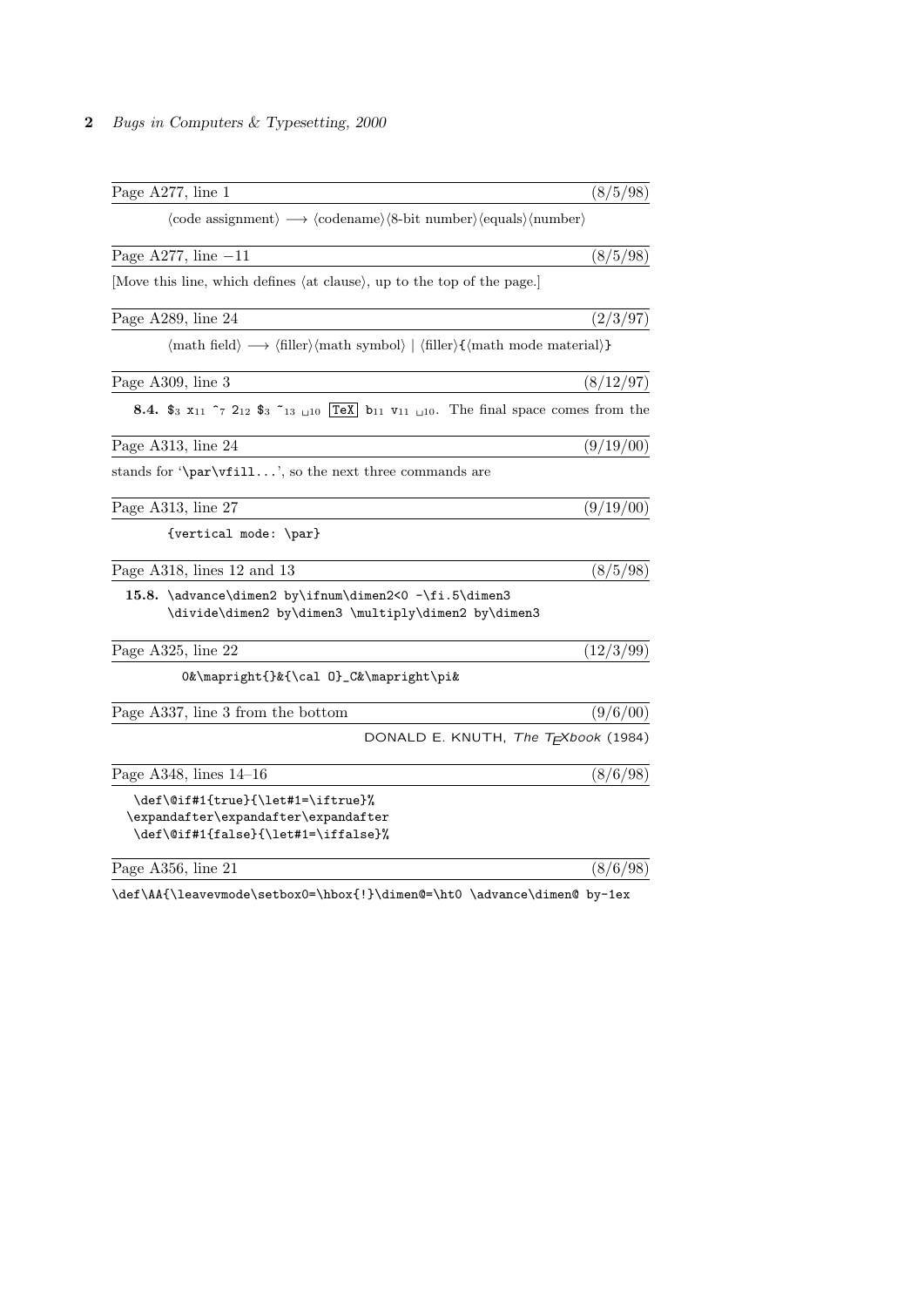| Page $A356$ , lines $9-21$ from the bottom                                                                                                                                                                                                                                                                                                                                                                                                                                                                                                                                                                                                                                                                                                                                                           | (8/6/98)  |
|------------------------------------------------------------------------------------------------------------------------------------------------------------------------------------------------------------------------------------------------------------------------------------------------------------------------------------------------------------------------------------------------------------------------------------------------------------------------------------------------------------------------------------------------------------------------------------------------------------------------------------------------------------------------------------------------------------------------------------------------------------------------------------------------------|-----------|
| \def\S{\mathhexbox278} \def\P{\mathhexbox27B} \def\0rb{\mathhexbox20D}                                                                                                                                                                                                                                                                                                                                                                                                                                                                                                                                                                                                                                                                                                                               |           |
| \def\oalign#1{\leavevmode\vtop{\baselineskip0pt \lineskip.25ex<br>\ialign{##\crcr#1\crcr}}} \def\o@lign{\lineskiplimit=0pt \oalign}<br>\def\ooalign{\lineskiplimit=-\maxdimen \oalign} % chars over each other<br>{\catcode'p=12 \catcode't=12 \gdef\\#1pt{#1}} \let\getf@ctor=\\<br>\def\sh@ft#1{\dimen@=#1 \kern\expandafter\getf@ctor\the\fontdimen1\font<br>\dimen@} % kern by #1 times the current slant<br>\def\d#1{{\o@lign{\relax#1\crcr\hidewidth\sh@ft{-1ex}.\hidewidth}}}<br>\def\b#1{{\o@lign{\relax#1\crcr\hidewidth\sh@ft{-3ex}%<br>\vbox to.2ex{\hbox{\char'26}\vss}\hidewidth}}}<br>\def\c#1{{\setbox0=\hbox{#1}\ifdim\ht0=1ex \accent'30 #1%<br>\else\ooalign{\unhbox0\crcr\hidewidth\char'30\hidewidth}\fi}}<br>\def\copyright{{\ooalign{\hfil\raise.07ex\hbox{c}\hfil\crcr\0rb}}} |           |
| Page A364, line 9                                                                                                                                                                                                                                                                                                                                                                                                                                                                                                                                                                                                                                                                                                                                                                                    | (8/9/98)  |
| \def\makefootline{\baselineskip=24pt \lineskiplimit=0pt<br>\line{\the\footline}}                                                                                                                                                                                                                                                                                                                                                                                                                                                                                                                                                                                                                                                                                                                     |           |
| Page A364, line 4 from the bottom                                                                                                                                                                                                                                                                                                                                                                                                                                                                                                                                                                                                                                                                                                                                                                    | (8/6/98)  |
| \def\fmtversion{3.1415926} % identifies the current format                                                                                                                                                                                                                                                                                                                                                                                                                                                                                                                                                                                                                                                                                                                                           |           |
| Page A447, bottom line                                                                                                                                                                                                                                                                                                                                                                                                                                                                                                                                                                                                                                                                                                                                                                               | (6/3/98)  |
| - JOHN SMITH, The Printer's Grammar (1755)                                                                                                                                                                                                                                                                                                                                                                                                                                                                                                                                                                                                                                                                                                                                                           |           |
| Page A450, lines $11-13$                                                                                                                                                                                                                                                                                                                                                                                                                                                                                                                                                                                                                                                                                                                                                                             | (4/12/98) |
| between 'e' and 'n' there are five relevant values in this case $(2 \text{ from } \rho h_0 e_2 n_0)$ ,<br>0 from $_0h_0e_0n_0a_4$ , 0 from $_0h_0e_0n_5a_0t_0$ , 1 from $_1n_0a_0$ , and 0 from $_0n_2a_0t_0$ ; the<br>maximum of these is 2. The result of all the maximizations is                                                                                                                                                                                                                                                                                                                                                                                                                                                                                                                 |           |
| Page A453, line 6                                                                                                                                                                                                                                                                                                                                                                                                                                                                                                                                                                                                                                                                                                                                                                                    | (8/5/98)  |
| tion dictionary, except that plain TEX blocks hyphens after the very first letter or be-                                                                                                                                                                                                                                                                                                                                                                                                                                                                                                                                                                                                                                                                                                             |           |
| Page A458, left column                                                                                                                                                                                                                                                                                                                                                                                                                                                                                                                                                                                                                                                                                                                                                                               | (9/6/00)  |
| $\leq$ , 45, 135, 368-369; see also \le.<br>$\neq$ , 45, 135, 368-369; see also \ne.<br>$\geq$ , 45, 135, 368–369; see also \ge.                                                                                                                                                                                                                                                                                                                                                                                                                                                                                                                                                                                                                                                                     |           |
| Page A458, right column                                                                                                                                                                                                                                                                                                                                                                                                                                                                                                                                                                                                                                                                                                                                                                              | (7/5/99)  |

↑ and ↓, 135, 343, 368–369, 429;

al-Khwârizmî, abu 'Abd Allâh Muḥammad ibn Mûsâ, 53.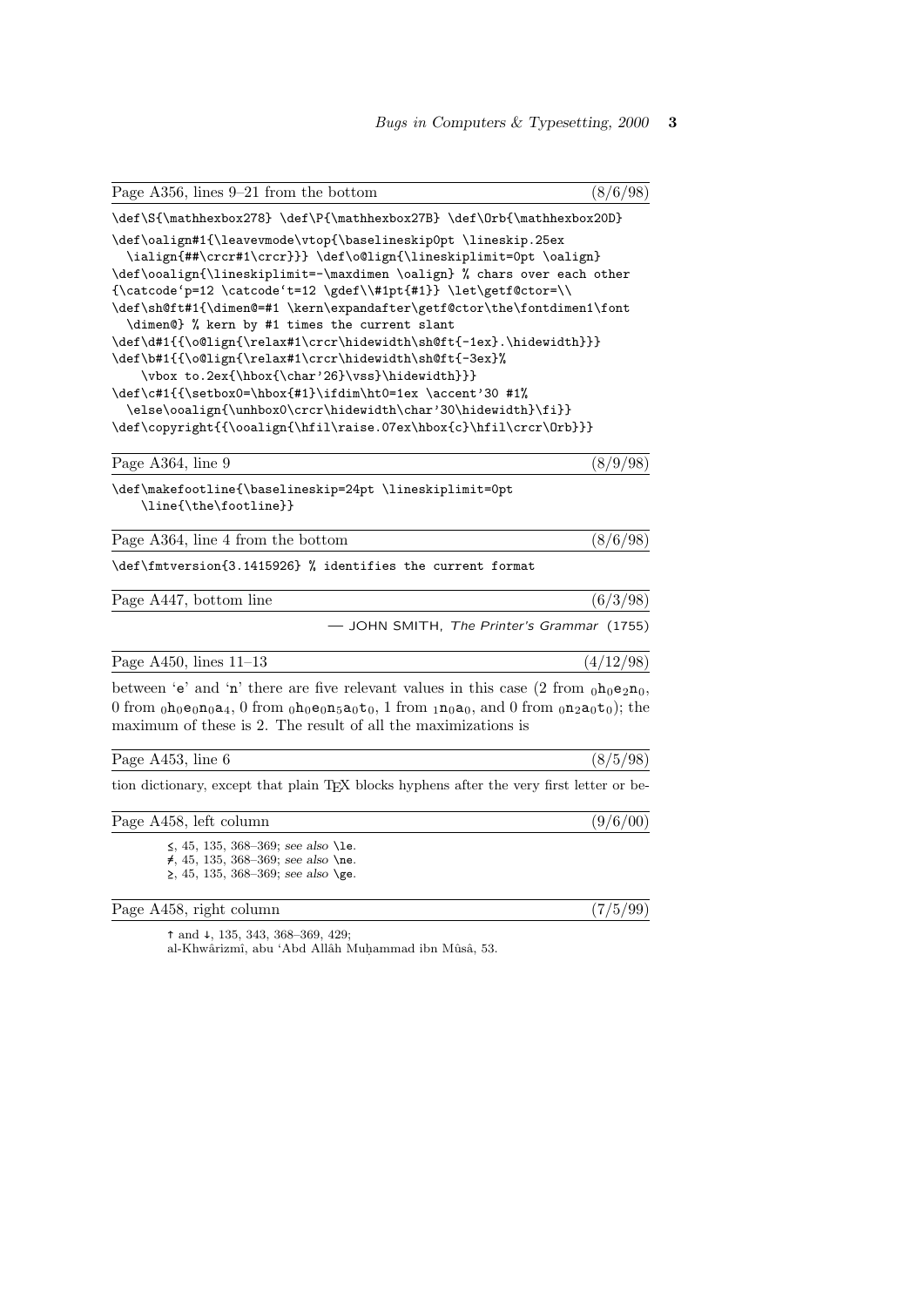| Page A464, right column                                                                                                                                                                                                                                                                                                                   | (8/6/98)  |
|-------------------------------------------------------------------------------------------------------------------------------------------------------------------------------------------------------------------------------------------------------------------------------------------------------------------------------------------|-----------|
| *\edef, $215-216$ , $275$ , $328$ , $373-374$ .                                                                                                                                                                                                                                                                                           |           |
| Page A466, right column                                                                                                                                                                                                                                                                                                                   | (8/8/98)  |
| \getfactor, 356, 375, 398.                                                                                                                                                                                                                                                                                                                |           |
| Page A467, right column                                                                                                                                                                                                                                                                                                                   | (8/5/98)  |
| *\hfilmeg, $72$ , $100$ , $283$ , $285$ , $290$ , $397$ .                                                                                                                                                                                                                                                                                 |           |
| Page A469, left column                                                                                                                                                                                                                                                                                                                    | (8/5/98)  |
| italic type, 13–14, 100, 127, 165, 409, 428, 430.                                                                                                                                                                                                                                                                                         |           |
| Page A469-A477, passim                                                                                                                                                                                                                                                                                                                    | (5/13/98) |
| Add page 272 to the index entries for <i>lastskip</i> , <i>pagedepth</i> , <i>pagefillistretch</i> ,<br>\pagefillstretch, \pagefilstretch, \pagegoal, \pageshrink, \pagestretch, \pagetotal,<br>\parshape, \prevdepth, and \spacefactor.<br>Also change '369' to '370' in the index entries for \1brack, \1q, \rbrack, \rq, \sb, and \sp. |           |
| Also change 'Luckombe, Philip' to 'Smith, John'.                                                                                                                                                                                                                                                                                          |           |
| Page A472, right column                                                                                                                                                                                                                                                                                                                   | (8/6/98)  |
| *\noexpand, 209, 213, 215, 216, 377, $424$ .                                                                                                                                                                                                                                                                                              |           |
| Page A473, left column                                                                                                                                                                                                                                                                                                                    | (8/6/98)  |
| $\langle$ Orb $( \cap )$ , 356.                                                                                                                                                                                                                                                                                                           |           |
| Page Bix, line 16                                                                                                                                                                                                                                                                                                                         | (1/16/00) |
| ■ "Word hy-phen-a-tion by com-put-er" by Franklin Mark Liang, Stan-                                                                                                                                                                                                                                                                       |           |
| Page Bxiv, line 13                                                                                                                                                                                                                                                                                                                        | (4/19/96) |
| preprocessor converts these into numeric constants that are 256 or more. This                                                                                                                                                                                                                                                             |           |
| Page Bxiv, line $-1$                                                                                                                                                                                                                                                                                                                      | (4/19/96) |
| This file contains one line per string, starting with string number 256, then number 257,                                                                                                                                                                                                                                                 |           |
| Page Bxv, lines 10 and 11                                                                                                                                                                                                                                                                                                                 | (4/19/96) |
| In this case, occurrences of "" in the WEB program will be replaced by 256; occurrences of<br>"This longer string" will be replaced by 257. The symbol $\circ$ \$ stands for the numeric                                                                                                                                                  |           |

Page B2, line  $-10$  (3/8/95)

 $\textbf{define } \textit{ banner} \equiv \texttt{`This\_is\_Test\_Version\_3}.14159' \quad \{ \text{printed when TEX starts} \}$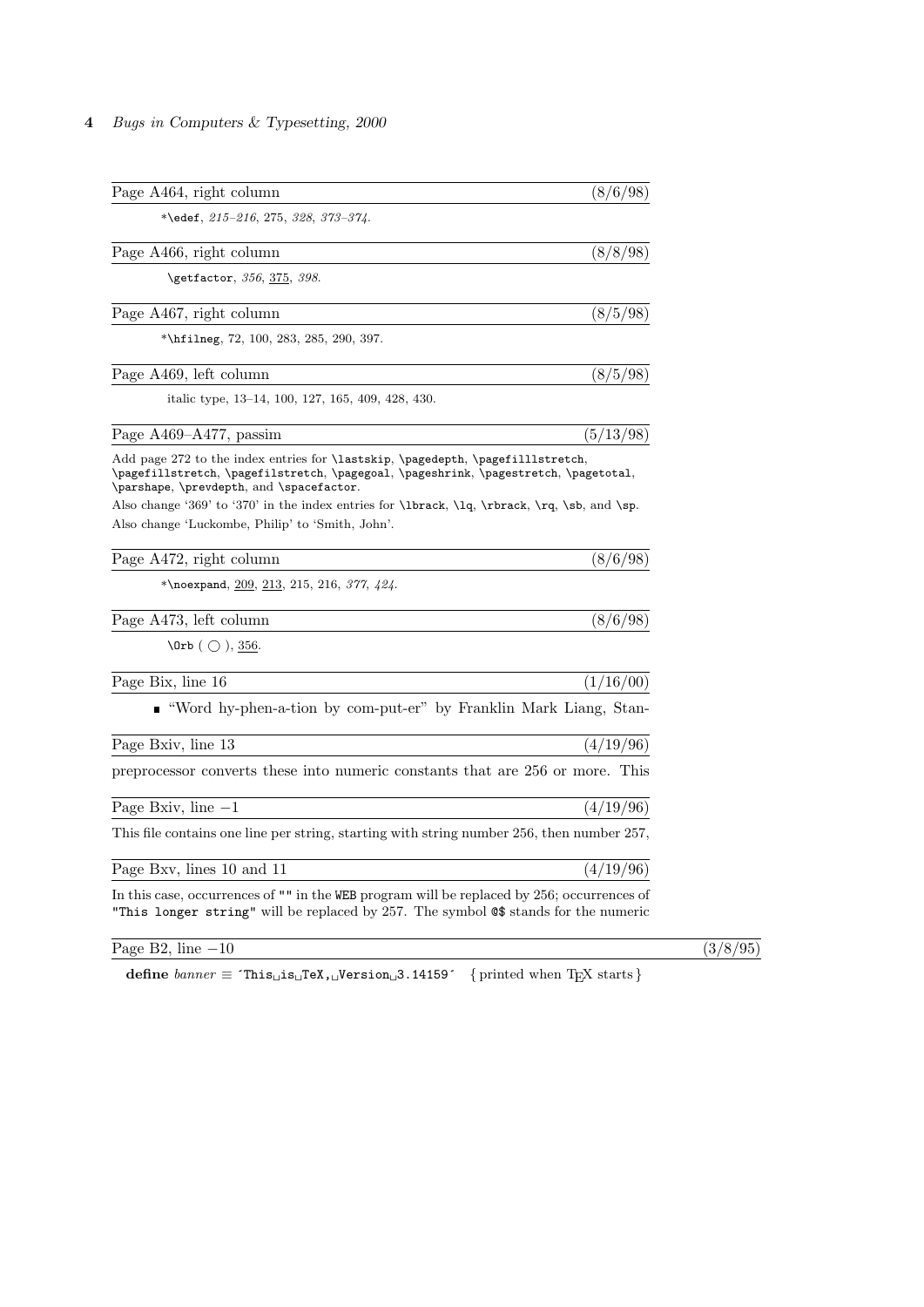| Page B169, line 13                                                                                                                                                                                                                                                                                                                             | (9/22/95) |
|------------------------------------------------------------------------------------------------------------------------------------------------------------------------------------------------------------------------------------------------------------------------------------------------------------------------------------------------|-----------|
|                                                                                                                                                                                                                                                                                                                                                |           |
| something in a "muskip" register, or to one of the three parameters \thinmuskip, \medmuskip,                                                                                                                                                                                                                                                   |           |
| Page B221, line 9                                                                                                                                                                                                                                                                                                                              | (3/4/95)  |
| <b>define</b> $non\_address = 0$ { a spurious <i>bchar_label</i> }                                                                                                                                                                                                                                                                             |           |
| Page B221, line 17                                                                                                                                                                                                                                                                                                                             | (3/4/95)  |
| $font_params: array[internal\_font_number]$ of $font\_index;$ { how many font parameters are present }                                                                                                                                                                                                                                         |           |
| Page B256, insert new line 12 before the bottom                                                                                                                                                                                                                                                                                                | (3/7/95)  |
| $glue\_temp: real; \{ glue value before rounding\}$                                                                                                                                                                                                                                                                                            |           |
| Page B258, line 11 before the bottom becomes four lines                                                                                                                                                                                                                                                                                        | (3/7/95)  |
| define $billion \equiv float\_constant(1000000000)$<br>625.<br>define $vet\_glue(\texttt{\#}) \equiv glue\_temp \leftarrow \texttt{\#};$<br>if glue_temp > billion then glue_temp $\leftarrow$ billion<br>else if $glue\_temp < -billion$ then $glue\_temp \leftarrow -billion$<br>$\langle$ Move right or output leaders 625 $\rangle \equiv$ |           |
| Page B258, lines 3–6 from the bottom                                                                                                                                                                                                                                                                                                           | (3/7/95)  |
| <b>begin</b> vet_glue(float(glue_set(this_box)) $*$ stretch(g));<br>$rule\_wd \leftarrow rule\_wd + round(glue\_temp);$<br>end;<br>end<br>else if $shrink\_\norder(g) = g\_\norder$ then<br><b>begin</b> vet_glue(float(glue_set(this_box)) * shrink(g));<br>$rule\_wd \leftarrow rule\_wd -round(glue\_temp);$                                |           |
| Page B260, line 13 from the bottom                                                                                                                                                                                                                                                                                                             | (6/26/93) |
| $\text{doing}\_\text{leaders} \leftarrow \text{outer}\_\text{doing}\_\text{leaders}; \quad \text{div}\_\text{v} \leftarrow \text{save}\_\text{v}; \quad \text{div}\_\text{h} \leftarrow \text{save}\_\text{h}; \quad \text{cur}\_\text{v} \leftarrow \text{base}\_\text{line};$                                                                |           |
| Page B261, insert new line after line 7                                                                                                                                                                                                                                                                                                        | (3/7/95)  |
| $glue\_temp: \ real; \ \ \{$ glue value before rounding }                                                                                                                                                                                                                                                                                      |           |
| Page B262, lines 3–6 from the bottom                                                                                                                                                                                                                                                                                                           | (3/7/95)  |
| <b>begin</b> vet_glue(float(glue_set(this_box)) $*$ stretch(g));<br>$rule\_ht \leftarrow rule\_ht + round(glue\_temp);$<br>end:<br>end<br>else if $shrink\_order(g) = g\_order$ then<br><b>begin</b> vet_glue(float(glue_set(this_box)) $*$ shrink(g));<br>$rule\_ht \leftarrow rule\_ht - round(glue\_temp);$                                 |           |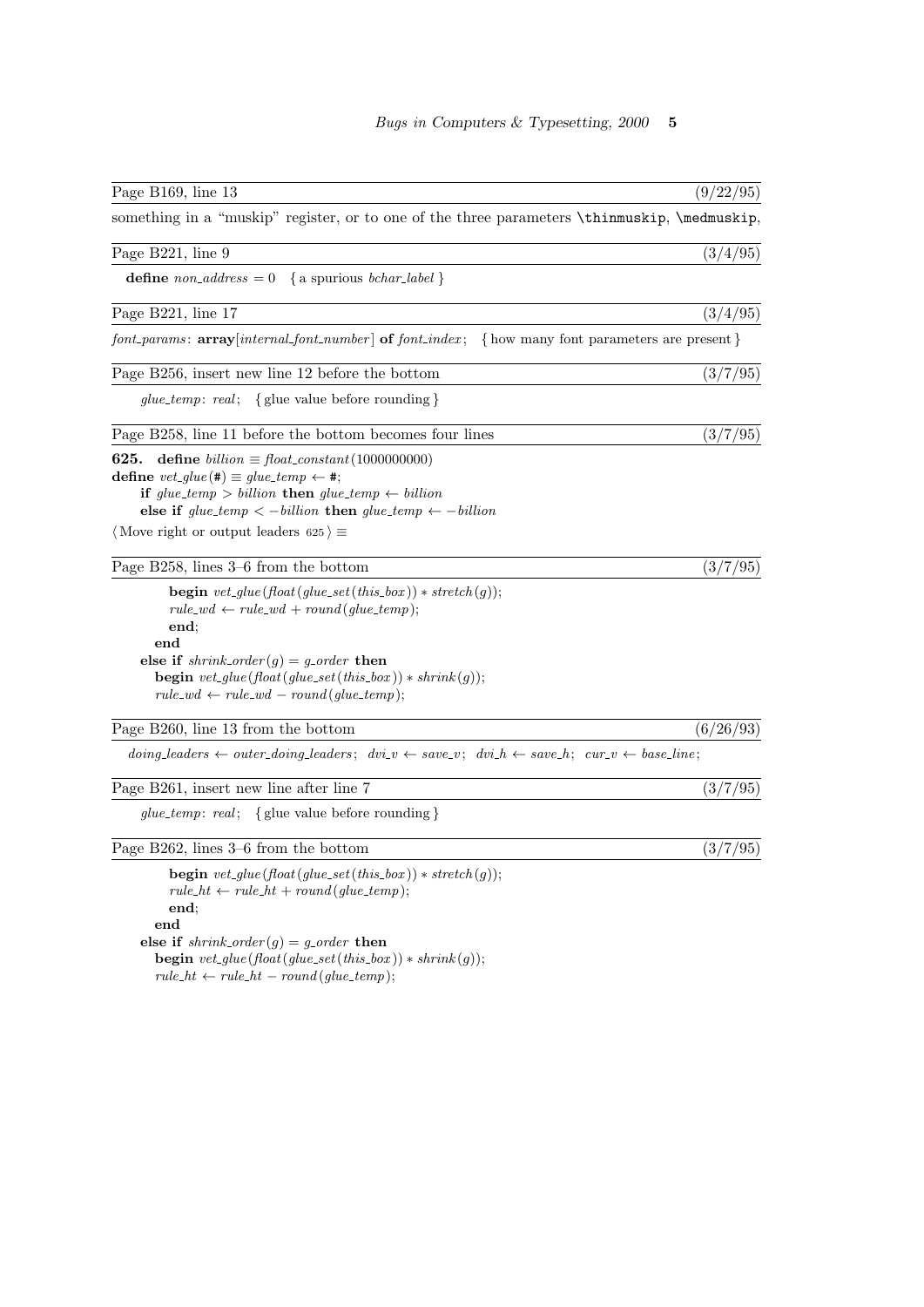| Page B264, line 22                                                                                                                                                                                                                                                  | (6/26/93)  |
|---------------------------------------------------------------------------------------------------------------------------------------------------------------------------------------------------------------------------------------------------------------------|------------|
| $\text{doing}\_\text{leaders} \leftarrow \text{outer}\_\text{doing}\_\text{leaders}; \ \text{div}\_\text{v} \leftarrow \text{save}\_\text{v}; \ \text{div}\_\text{h} \leftarrow \text{save}\_\text{h}; \ \text{cur}\_\text{h} \leftarrow \text{left}\_\text{edge};$ |            |
| Page B297, line 11                                                                                                                                                                                                                                                  | (3/7/95)   |
| $width(p) \leftarrow mu\_mult(width(p)); \; subtype(p) \leftarrow explicit;$                                                                                                                                                                                        |            |
| Page B309, line 7                                                                                                                                                                                                                                                   | (9/22/95)  |
| if $cur\_style < text\_style$ then<br>$\{$ display style $\}$                                                                                                                                                                                                       |            |
| Page B356, line $-5$                                                                                                                                                                                                                                                | (3/4/95)   |
| hang-after = 1, and hang-indent = 0. Note that if hang-indent = 0, the value of hang-after is                                                                                                                                                                       |            |
| Page B388, bottom line                                                                                                                                                                                                                                              | (3/4/95)   |
| <b>if</b> bchar_label $[hf] \neq non-address$ <b>then</b> { put left boundary at beginning of new line}                                                                                                                                                             |            |
| Page B406, line 10                                                                                                                                                                                                                                                  | (5/1/98)   |
| $q \leftarrow p$ ; {now node q represents $p_1 \dots p_{l-1}$ }                                                                                                                                                                                                     |            |
| Page B503, line 12                                                                                                                                                                                                                                                  | (3/4/95)   |
| of the following procedure. (Exception: The tabskip glue isn't trapped while preambles are being<br>scanned.)                                                                                                                                                       |            |
| Page B529, line 12                                                                                                                                                                                                                                                  | (3/4/95)   |
| $undump(0)(fmem\_ptr-1)(bchar\_label[k]);$<br>$undump(min\_quarterword)(non\_char)(font\_bchar[k]);$                                                                                                                                                                |            |
| Page B531, line 2                                                                                                                                                                                                                                                   | (11/23/98) |
| from appearing again.                                                                                                                                                                                                                                               |            |
| Page B531, line 14                                                                                                                                                                                                                                                  | (11/23/98) |
| $print\_int(year);$ $print\_char(" . ");$ $print\_int(month);$ $print\_char(" . ");$ $print\_int(day);$                                                                                                                                                             |            |
| Page B534, insert new material between lines $-16$ and $-15$                                                                                                                                                                                                        | (3/20/95)  |
| while $input\_ptr > 0$ do<br>if state = token_list then end_token_list else end_file_reading;                                                                                                                                                                       |            |
| Page B534, line $-2$                                                                                                                                                                                                                                                | (3/20/95)  |

 $temp\_ptr \leftarrow cond\_ptr; \quad cond\_ptr \leftarrow link (cond\_ptr); \ \ free\_node (temp\_ptr, if\_node\_size);$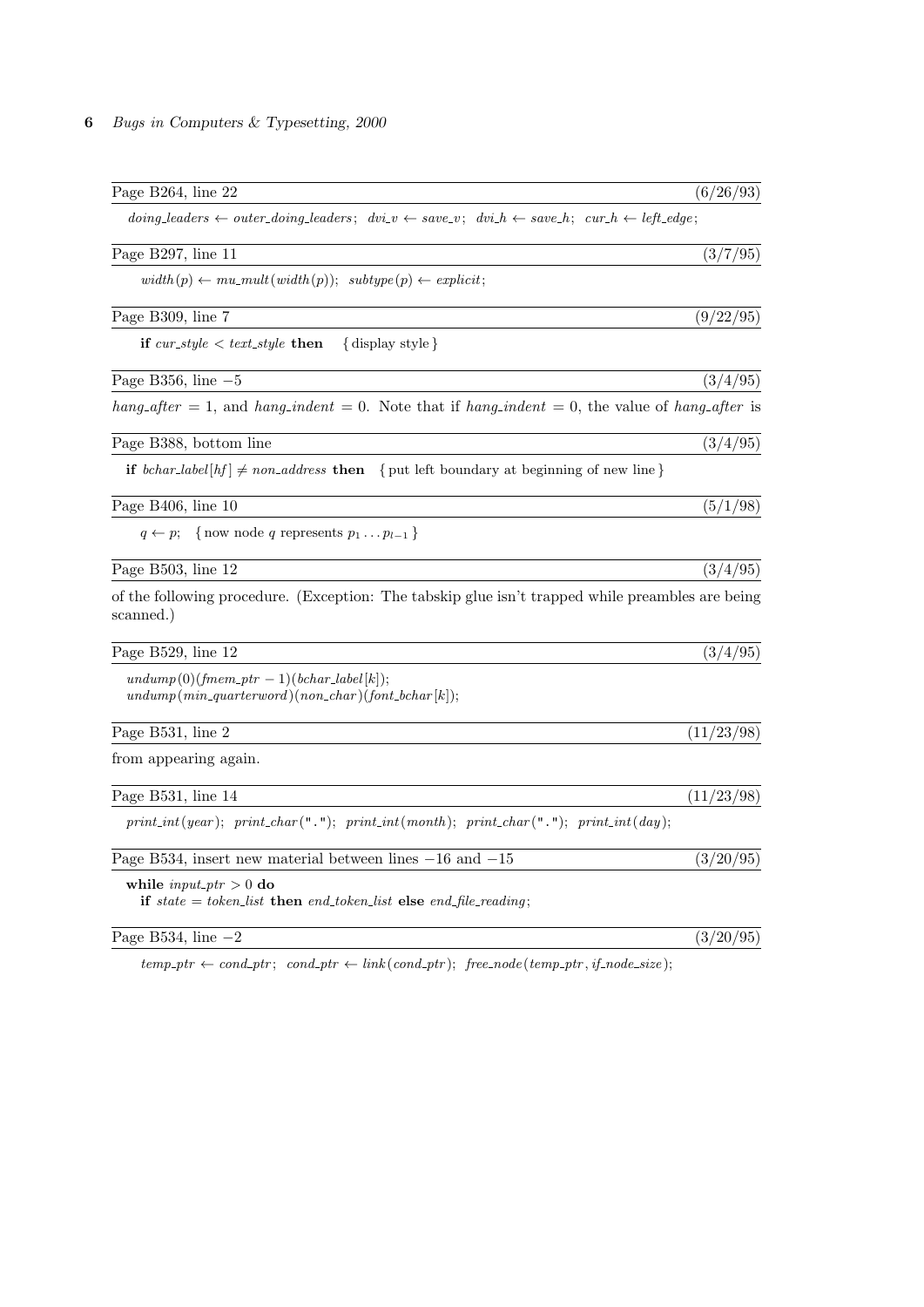| Page B535, line 9                                                                                                                                                                                                                                                                                                                                                                                                                                                                                                                                                                                                                                                                                                                                                                                                                             |            | (3/20/95) |
|-----------------------------------------------------------------------------------------------------------------------------------------------------------------------------------------------------------------------------------------------------------------------------------------------------------------------------------------------------------------------------------------------------------------------------------------------------------------------------------------------------------------------------------------------------------------------------------------------------------------------------------------------------------------------------------------------------------------------------------------------------------------------------------------------------------------------------------------------|------------|-----------|
| begin init for $c \leftarrow top\_mark\_code$ to split_bot_mark_code do<br>if $cur\_mark[c] \neq null$ then delete_token_ref(cur_mark c );<br><i>store_fmt_file</i> ; return; tini                                                                                                                                                                                                                                                                                                                                                                                                                                                                                                                                                                                                                                                            |            |           |
| Page B581, Zabala entry                                                                                                                                                                                                                                                                                                                                                                                                                                                                                                                                                                                                                                                                                                                                                                                                                       |            | (8/19/00) |
| Zabala Salelles, Ignacio Andrés:<br>2.                                                                                                                                                                                                                                                                                                                                                                                                                                                                                                                                                                                                                                                                                                                                                                                                        |            |           |
| Page C17, lines 12 and 13                                                                                                                                                                                                                                                                                                                                                                                                                                                                                                                                                                                                                                                                                                                                                                                                                     | (9/6/00)   |           |
| draw $z_4$ {curl 0} $z_2$ { $z_3$ - $z_4$ } {curl 0} $z_3$ ;<br>draw $z_4$ {curl 2} $z_2$ { $z_3$ - $z_4$ } {curl 2} $z_3$                                                                                                                                                                                                                                                                                                                                                                                                                                                                                                                                                                                                                                                                                                                    |            |           |
| Page C23, line $-7$                                                                                                                                                                                                                                                                                                                                                                                                                                                                                                                                                                                                                                                                                                                                                                                                                           | (8/5/98)   |           |
| $x_1 = ss = w - x_5;$ $y_3 - y_1 = yqap$                                                                                                                                                                                                                                                                                                                                                                                                                                                                                                                                                                                                                                                                                                                                                                                                      |            |           |
| Page C69, line 17                                                                                                                                                                                                                                                                                                                                                                                                                                                                                                                                                                                                                                                                                                                                                                                                                             | (9/6/00)   |           |
| "abra", while $p_1$ is $(0,0)$ $(3,3)$ and $p_2$ is $(0,0)$ $(3,3)$ cycle'.                                                                                                                                                                                                                                                                                                                                                                                                                                                                                                                                                                                                                                                                                                                                                                   |            |           |
| Page C94, line $-11$                                                                                                                                                                                                                                                                                                                                                                                                                                                                                                                                                                                                                                                                                                                                                                                                                          | (3/4/95)   |           |
| put are assumed to have square pixels. But if, for example, the <b>mode_def</b> sets                                                                                                                                                                                                                                                                                                                                                                                                                                                                                                                                                                                                                                                                                                                                                          |            |           |
| Page C107, line 15                                                                                                                                                                                                                                                                                                                                                                                                                                                                                                                                                                                                                                                                                                                                                                                                                            | (3/4/95)   |           |
| labels $(1a, 1b, 2a, 2b, 3a, 3b, 4a, 4b, \text{range 1 thru 36})$ ; endchar;                                                                                                                                                                                                                                                                                                                                                                                                                                                                                                                                                                                                                                                                                                                                                                  |            |           |
| Page C123, lines 21 and 22                                                                                                                                                                                                                                                                                                                                                                                                                                                                                                                                                                                                                                                                                                                                                                                                                    | (12/19/95) |           |
| EXERCISE 14.3<br>Use a rotated quarter-circle to produce $\langle \cdot \rangle$ in font position $\langle \cdot \rangle$ .                                                                                                                                                                                                                                                                                                                                                                                                                                                                                                                                                                                                                                                                                                                   |            |           |
| Page C129, lines $6-17$                                                                                                                                                                                                                                                                                                                                                                                                                                                                                                                                                                                                                                                                                                                                                                                                                       | (8/5/98)   |           |
| $\langle$ path primary $\rangle \longrightarrow \langle$ pair primary $\rangle   \langle$ path variable $\rangle$<br>reverse $\langle$ path primary $\rangle$<br>subpath $\langle$ pair expression $\rangle$ of $\langle$ path primary $\rangle$<br>$\langle \text{path secondary} \rangle \longrightarrow \langle \text{pair secondary} \rangle   \langle \text{path primary} \rangle$<br>$\langle$ \ \thermall \end{parameter} \end{parameter}<br>$\langle$ path tertiary $\rangle \longrightarrow \langle$ pair tertiary $\rangle   \langle$ path secondary $\rangle$<br>$\langle$ path expression $\rangle \longrightarrow \langle$ pair expression $\rangle$   $\langle$ path tertiary $\rangle$<br>  (path subexpression) (path join) cycle<br>$\langle$ path subexpression $\rangle \longrightarrow \langle$ path expression $\rangle$ |            |           |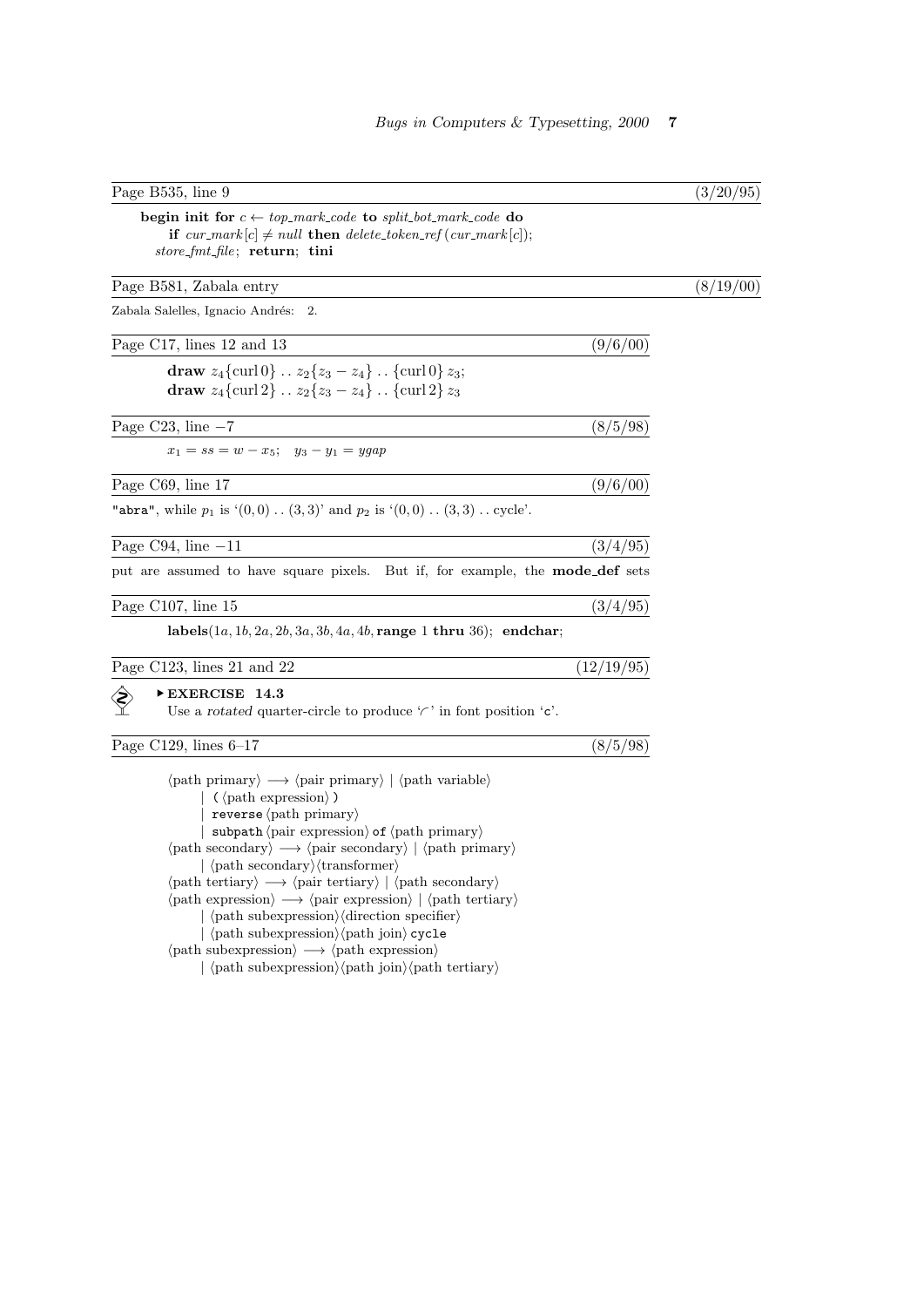## 8 Bugs in Computers & Typesetting, 2000

| Page C134, line 8                                                                                                                                                                                                                                                                                                                                                                     | (3/4/95)                               |
|---------------------------------------------------------------------------------------------------------------------------------------------------------------------------------------------------------------------------------------------------------------------------------------------------------------------------------------------------------------------------------------|----------------------------------------|
| of p; if $t \leq 0$ , precontrol t of p is $z_0$ . In particular, if t is an integer, postcontrol t of p                                                                                                                                                                                                                                                                              |                                        |
| Page C139, illustration                                                                                                                                                                                                                                                                                                                                                               | (8/5/98)                               |
| [Remove the labels 2r, 2, and 21 below their dots.]                                                                                                                                                                                                                                                                                                                                   |                                        |
| Page C143, top two lines                                                                                                                                                                                                                                                                                                                                                              | (3/4/95)                               |
| In order to have some transform variables to work with, it's necessary to 'hide'<br>some declarations and commands before giving the next exprs:                                                                                                                                                                                                                                      |                                        |
| Page C147, lines 14, 16, and 19                                                                                                                                                                                                                                                                                                                                                       | (9/6/00)                               |
| [Change 'savepen' to 'savepen'.]                                                                                                                                                                                                                                                                                                                                                      |                                        |
| Page C147, line 2 from the bottom                                                                                                                                                                                                                                                                                                                                                     | (9/6/00)                               |
| FONT's penrazor stands for 'makepen $((-5,0) - (.5,0) - .$ cycle)', and pensquare                                                                                                                                                                                                                                                                                                     |                                        |
| Page $C171$ , line 19                                                                                                                                                                                                                                                                                                                                                                 | (8/5/98)                               |
| $(\langle \text{path tertiary}\rangle)$ and $(\langle \text{pair tertiary}\rangle)$ .                                                                                                                                                                                                                                                                                                 | A pair expression is not considered to |
| Page C172, line 14                                                                                                                                                                                                                                                                                                                                                                    | (8/5/98)                               |
| been evaluated and changed to numeric tokens before being substituted for s.                                                                                                                                                                                                                                                                                                          |                                        |
| Page C175, line 23                                                                                                                                                                                                                                                                                                                                                                    | (1/11/88)                              |
| expand into a sequence of tokens. (The language SIMULA67 demonstrated that it is                                                                                                                                                                                                                                                                                                      |                                        |
| Page C206, minor changes to lines $-19$ to $-5$                                                                                                                                                                                                                                                                                                                                       | (3/4/95)                               |
| Path at line 15, before subdivision into octants:<br>$(1.53745, 9.05345)$ controls $(1.53745, 4.00511)$ and $(5.75409, -0.00049)$<br>(10.85147,-0.00049)controls (16.2217,-0.00049) and (20.46255,4.51297)<br>$(20.46255, 9.94655)$ .controls $(20.46255, 14.99713)$ and $(16.23842, 19.00049)$<br>$(11.13652, 19.00049)$ controls (5.77066,19.00049) and (1.53745,14.48491)<br>cycle |                                        |

```
Cycle spec at line 15, after subdivision:
(1.53745,9.05345) % beginning in octant 'SSE'
   ..controls (1.53745,6.58786) and (2.54324,4.371)
..(4.16621,2.74803) % segment 0
% entering octant 'ESE'
   ..controls (5.8663,1.04794) and (8.24362,-0.00049)
 ..(10.85147,-0.00049) % segment 0
% entering octant 'ENE'
```
... and so on; there are lots more numbers! What does this all mean? Well, the first segment of the curve, from (1.53745, 9.05345) to (10.85147, −0.00049), has been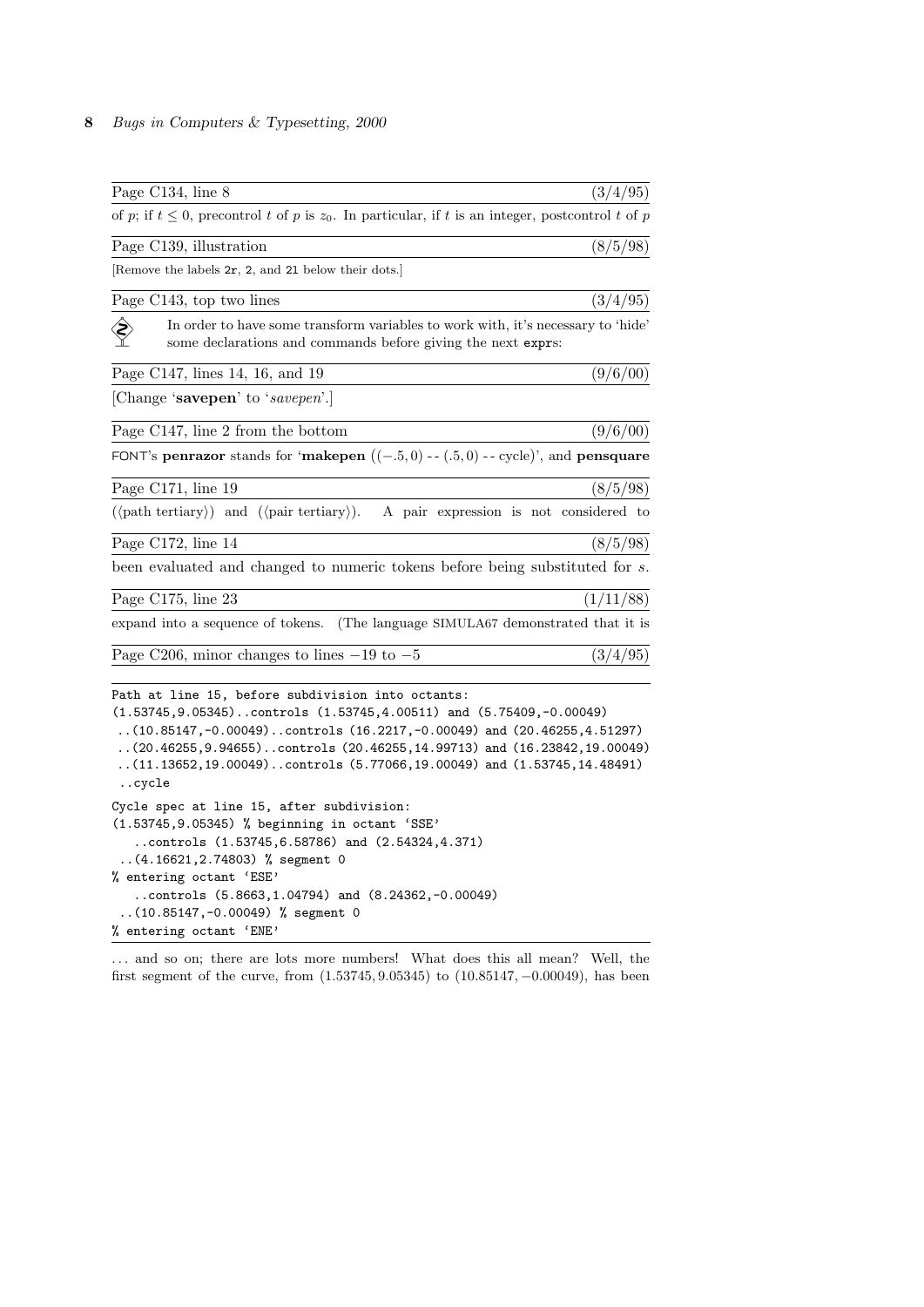```
Page C207, minor changes to lines 1-23 (3/4/95)
```

```
Cycle spec at line 15, after subdivision and autorounding:
(2,9.05348) % beginning in octant 'SSE'
   ..controls (2,6.50526) and (3.02194,4.22272)
 ..(4.6577,2.58696) % segment 0
% entering octant 'ESE'
   ..controls (6.2624,0.98225) and (8.45786,0)
 ..(10.85873,0) % segment 0
% entering octant 'ENE'
```
Point (1.53745, 9.05345), where there was a vertical tangent, has been rounded to (2, 9.05348); point (10.85147, −.00049), where there was a horizontal tangent, has been rounded to (10.85873, 0); the intermediate control points have been adjusted accordingly. (Rounding of  $x$  coordinates has been done separately from  $y$  coordinates.) Finally, with *autorounding* = 2, additional adjustments are made so that the  $45^\circ$  transition point will occur at what METAFONT thinks is a good spot:

```
Cycle spec at line 15, after subdivision and double autorounding:
(2,9.05348) % beginning in octant 'SSE'
   ..controls (2,6.6761) and (3.07103,4.42897)
 ..(4.78537,2.71463) % segment 0
% entering octant 'ESE'
   ..controls (6.46927,1.03073) and (8.62749,0)
 ..(10.85873,0) % segment 0
% entering octant 'ENE'
```
(Notice that  $4.78537 + 2.71463 = 7.50000$ ; when the slope is  $-1$  at a transition point

| Page C210, line $-7$ |  |  |
|----------------------|--|--|
|                      |  |  |

 $\langle$  humeric token primary

Page C210, line  $-2$  (8/5/98)

 $\langle$  humeric token primary $\rangle \longrightarrow \langle$  humeric token $\rangle$  /  $\langle$  humeric token $\rangle$ 

Page C211, line 16  $(8/5/98)$ 

| (numeric token primary not followed by  $+$  or  $-$  or a numeric token)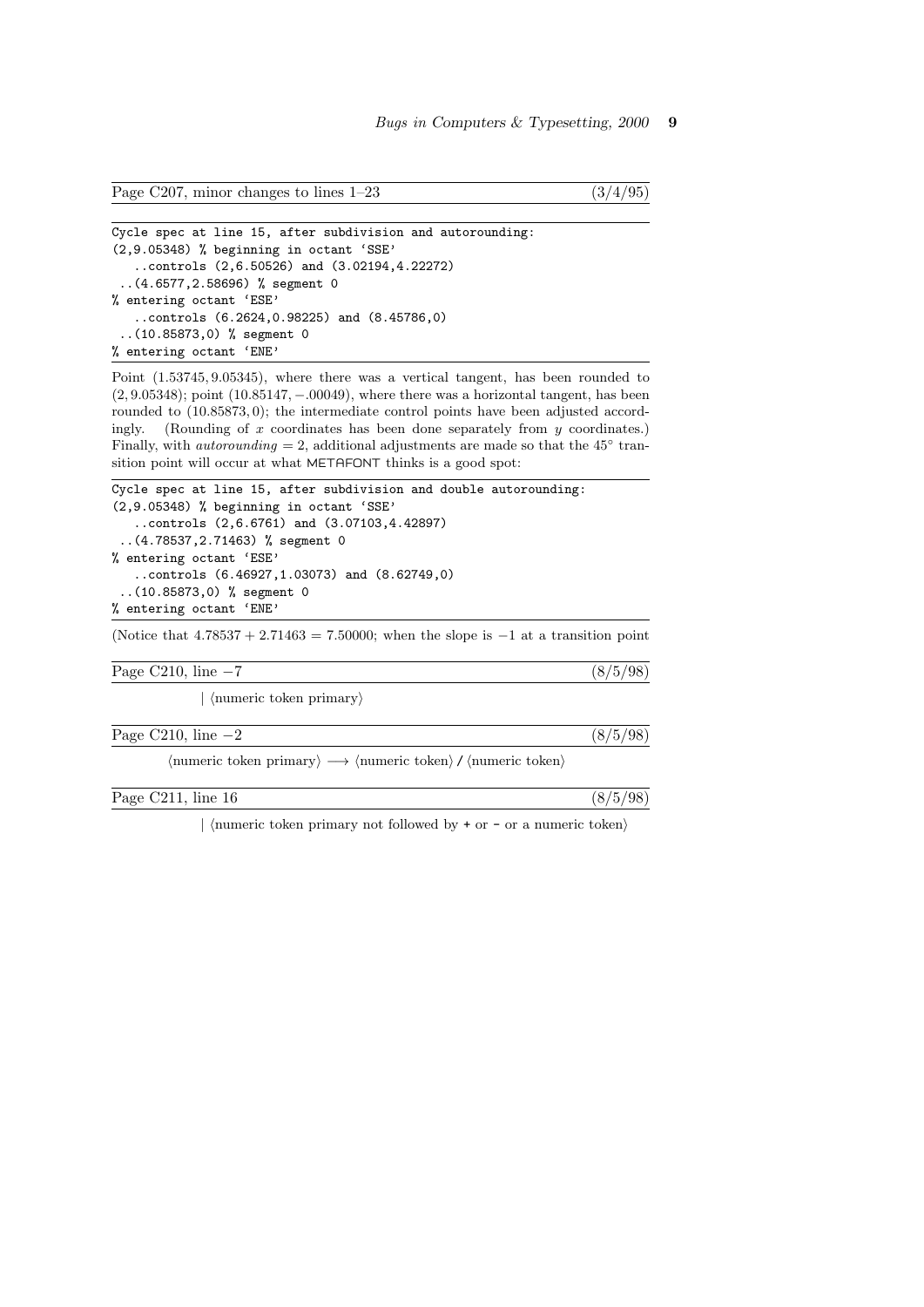Page C213, lines 17–27 (8/5/98)

 $\langle$ path primary $\rangle \longrightarrow \langle$ pair primary $\rangle$  |  $\langle$ path variable $\rangle$  |  $\langle$ path argument $\rangle$  $(\langle \text{path expression} \rangle)$  $begin{cases} \texttt{begin} \texttt{output} \end{cases}$  (statement list)  $\langle \texttt{path} \end{cases}$  expression) endgroup  $makepath (pen primary) | makepath (future pen primary)$  $reverse \langle path \, primary \rangle$ | subpath  $\langle$  pair expression $\rangle$  of  $\langle$  path primary $\rangle$  $\langle \text{path secondary} \rangle \longrightarrow \langle \text{pair secondary} \rangle \mid \langle \text{path primary} \rangle$  $|\langle \text{path secondary}\rangle\langle \text{transformer}\rangle$  $\langle \text{path tertiary} \rangle \longrightarrow \langle \text{pair tertiary} \rangle | \langle \text{path secondary} \rangle$  $\langle$ path subexpression $\rangle \longrightarrow \langle$ path expression $\rangle$  $|\langle \text{path subexpression} \rangle \langle \text{path join} \rangle \langle \text{path tertiary} \rangle$ 

| Page<br>$\mu$ me $-4$<br>$-1$ |  | $\Omega$ |
|-------------------------------|--|----------|
|                               |  |          |

 $\langle$  path expression $\rangle \longrightarrow \langle$  pair expression $\rangle$  |  $\langle$  path tertiary $\rangle$ 

| Page C234, line 6 |                                                                                                     | (9/6/00) |
|-------------------|-----------------------------------------------------------------------------------------------------|----------|
|                   | line $z_1$ $z_5$ that bisects $z_4$ $z_2$ , so it starts out in a south-by-southwesterly direction; |          |

Page C246, line 5 of answer 14.15 (8/5/98)

/ length(postcontrol t of  $p$  – point t of  $p$ ) enddef;

Page C246, line 10 of answer 14.15 (8/5/98)

/ length(precontrol t of  $p$  – point t of  $p$ ) enddef;

Page C252, line  $-6$  (8/5/98)

 $h + o$  and bot  $y_4 = -o$ , so nothing needs to be done there. We should, however, say

Page C257, large display on line 5  $(3/4/95)$ 

| boolean<br>numeric<br>pair<br>path<br>pen<br>picture<br>string<br>transform | $\langle$ expression $\rangle$ ; | (boolean)<br>$\langle$ boolean $\rangle$<br>$\leq$<br>$\langle$ numeric $\rangle$<br>$\langle$ numeric $\rangle$<br>$=$<br>$\langle\text{pair}\rangle$<br>$\langle pair \rangle$<br><><br>$\langle \text{string} \rangle$<br>$\langle {\rm string} \rangle$<br>$>=$<br>$\langle \text{transform} \rangle$<br>$\langle$ transform $\rangle$ |
|-----------------------------------------------------------------------------|----------------------------------|--------------------------------------------------------------------------------------------------------------------------------------------------------------------------------------------------------------------------------------------------------------------------------------------------------------------------------------------|
|-----------------------------------------------------------------------------|----------------------------------|--------------------------------------------------------------------------------------------------------------------------------------------------------------------------------------------------------------------------------------------------------------------------------------------------------------------------------------------|

Page C261, line  $-15$  (8/5/98)

 $Hacks:$  gobble, gobbled, killtext; capsule\_def; numtok.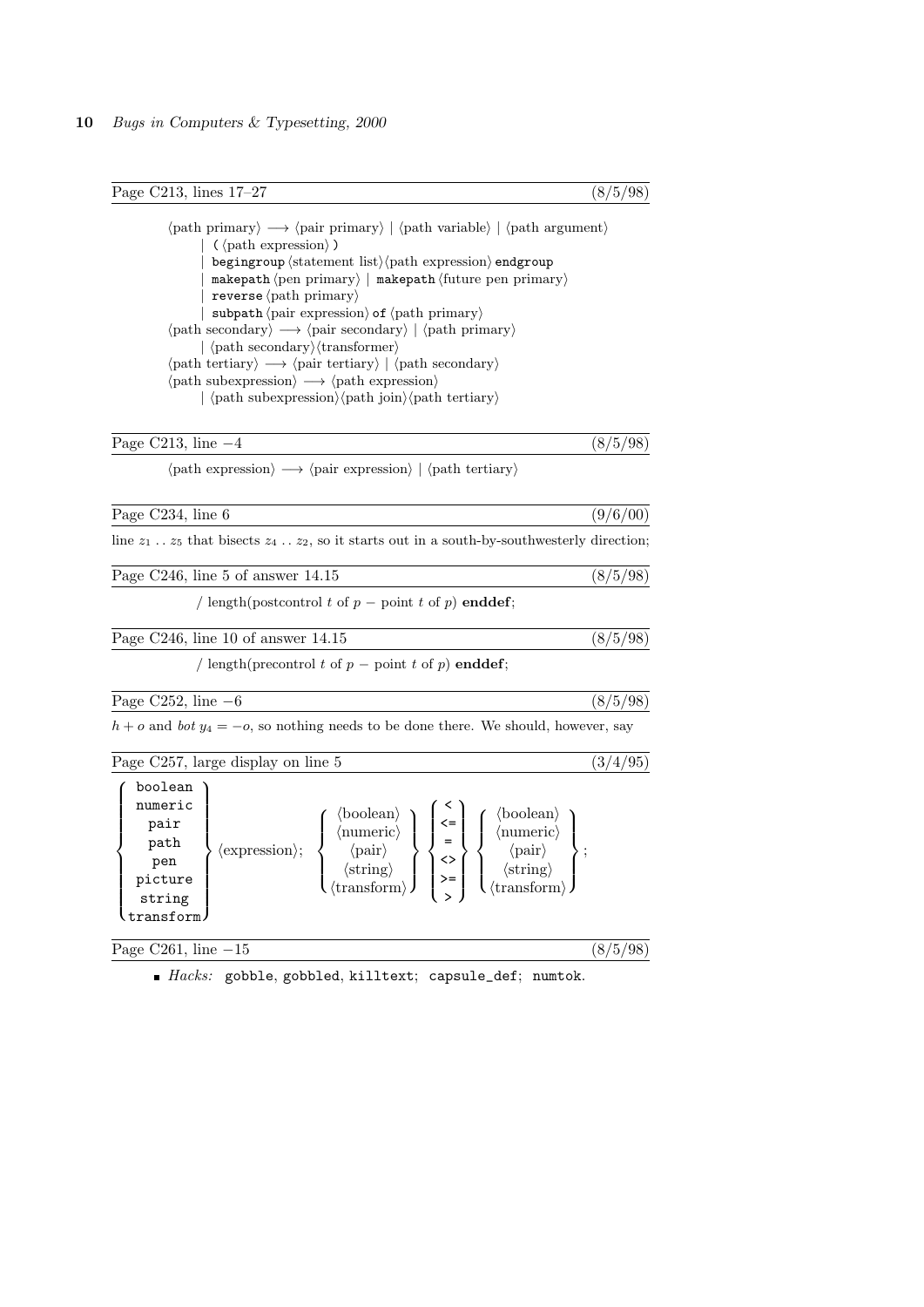| isn't entirely expanded by <b>expandafter</b> ; only METAFONT's first step in loop expansion                                                                                         |               |
|--------------------------------------------------------------------------------------------------------------------------------------------------------------------------------------|---------------|
| Page C299, line 2                                                                                                                                                                    | (12/6/99)     |
| $t[u_1,\ldots,u_n] = \sum_{k=1}^n {n-1 \choose k-1} (1-t)^{n-k} t^{k-1} u_k,$                                                                                                        |               |
| Page C299, swap lines 11 and 12                                                                                                                                                      | (8/5/98)      |
| def lbrack = hide(delimiters []) lookahead [ enddef;<br>let $[[[ = [; let ]]] = ]; let [ = lbrack;$                                                                                  |               |
| Page C306, line 1                                                                                                                                                                    | (11/4/98)     |
| ligtable oct"013": "i" =: oct"016", "l" =: oct"017",                                                                                                                                 | % ffi and ffl |
| Page C311, line 2                                                                                                                                                                    | (8/5/98)      |
| $fine := 4 -eps$ , and $breadth.[1] := 4 -eps$ . (A small amount eps has been subtracted                                                                                             |               |
| Page C323, line $-3$                                                                                                                                                                 | (8/5/98)      |
| statement occurs, the special string ""title " $\&$ (title)' is output. (This is how the                                                                                             |               |
| Page C332, lines $22-24$                                                                                                                                                             | (8/5/98)      |
| be replicated so that the final proofs will be rep times bigger than usual, and<br>the pattern will be clipped slightly at the edges so that discrete pixels can be<br>seen plainly. |               |
| Page C341, line 23                                                                                                                                                                   | (10/10/96)    |
| \def\:{\setbox0=\hbox{\noboundary\char\n\noboundary}%                                                                                                                                |               |
| Page C346, left column                                                                                                                                                               | (9/6/00)      |
| (bounded join), $18-19$ , $127$ , $248$ , $262$ .<br>$\ldots$ (truncation of displayed context), 44.                                                                                 |               |
| Page C346, and throughout the index                                                                                                                                                  | (3/7/95)      |
| (Many index entries for rules of syntax in chapters 25–26 should have been underlined)                                                                                               |               |
| Page C350, left column                                                                                                                                                               | (4/24/00)     |

Page C286, line 15 (8/5/98)

Evetts, Leonard Charles, 153.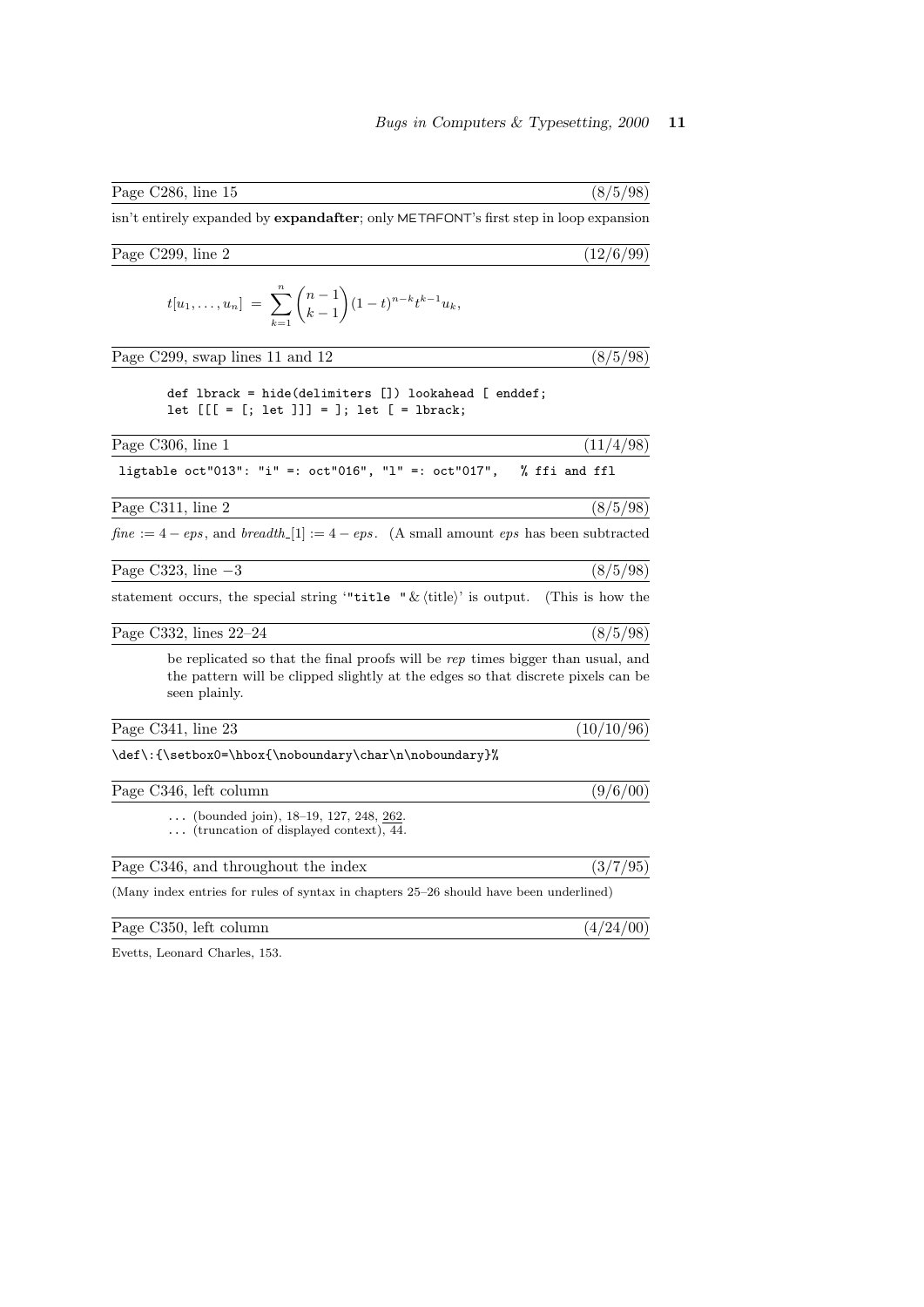## 12 Bugs in Computers & Typesetting, 2000

| Page C351, right column                                                                                                                     | (9/22/97)                                                                                                                                                                         |           |
|---------------------------------------------------------------------------------------------------------------------------------------------|-----------------------------------------------------------------------------------------------------------------------------------------------------------------------------------|-----------|
| $^*$ intersectiontimes, $\underline{136},$ $178,$ $213,$ $265,$ $294,$ $298.$                                                               |                                                                                                                                                                                   |           |
| Page C353, right column                                                                                                                     | (8/5/98)                                                                                                                                                                          |           |
| (numeric token atom), <i>delete this entry</i> .<br>$\langle$ numeric token primary $\rangle$ , 72, 210.                                    |                                                                                                                                                                                   |           |
| Page C354, left column                                                                                                                      | (7/26/98)                                                                                                                                                                         |           |
| Orwell, George $(=$ Blair, Eric Arthur), 85.                                                                                                |                                                                                                                                                                                   |           |
| Page C355, right column                                                                                                                     | (3/7/95)                                                                                                                                                                          |           |
| rt, <i>23, 77,</i> 80, <i>103,</i> 147, 151, <u>273</u> .                                                                                   |                                                                                                                                                                                   |           |
| Page C361, lines $14-15$                                                                                                                    | (4/29/97)                                                                                                                                                                         |           |
| email: {\tt TUG@tug.org}<br>internet: {\tt http://www.tug.org/}<br>ł                                                                        |                                                                                                                                                                                   |           |
| Page C361, bottom five lines                                                                                                                | (4/29/97)                                                                                                                                                                         |           |
|                                                                                                                                             | Don't delay, subscribe today! That address again is<br>T <sub>F</sub> X Users Group<br>email: TUG@tug.org<br>internet: http://www.tug.org/<br>DONALD E. KNUTH, The TEXbook (1996) |           |
| Page Dix, line ix                                                                                                                           | (8/19/00)                                                                                                                                                                         |           |
| • "Interfacing with graphic objects" by Ignacio Andrés Zabala Salelles,                                                                     |                                                                                                                                                                                   |           |
| Page D71, line 11 of section 178                                                                                                            |                                                                                                                                                                                   | (9/13/00) |
| { previous $mem\_end$ , $lo\_mem\_max$ , and $hi\_mem\_min$ }                                                                               |                                                                                                                                                                                   |           |
| Page D132, line 6 of section 291                                                                                                            |                                                                                                                                                                                   | (9/13/00) |
| $= v_n + w_n \theta_0 - u_n (v_1 + w_1 \theta_0 - u_1 (v_2 + \cdots - u_{n-2} (v_{n-1} + w_{n-1} \theta_0 - u_{n-1} \theta_0) \dots)),$     |                                                                                                                                                                                   |           |
| Page D213, line 7                                                                                                                           |                                                                                                                                                                                   | (9/14/00) |
| $(-y+\epsilon, x+y+\epsilon\delta)$ . We should therefore round as if our skewed coordinates were $(x+\epsilon+\epsilon\delta, y-\epsilon)$ |                                                                                                                                                                                   |           |
| Page D349, line 4 of section 784                                                                                                            |                                                                                                                                                                                   | (9/14/00) |

procedure  $pack\_job_name(s : str_number);$  { $s = "llog", "lgf", "ltfm", or base_e extension$ }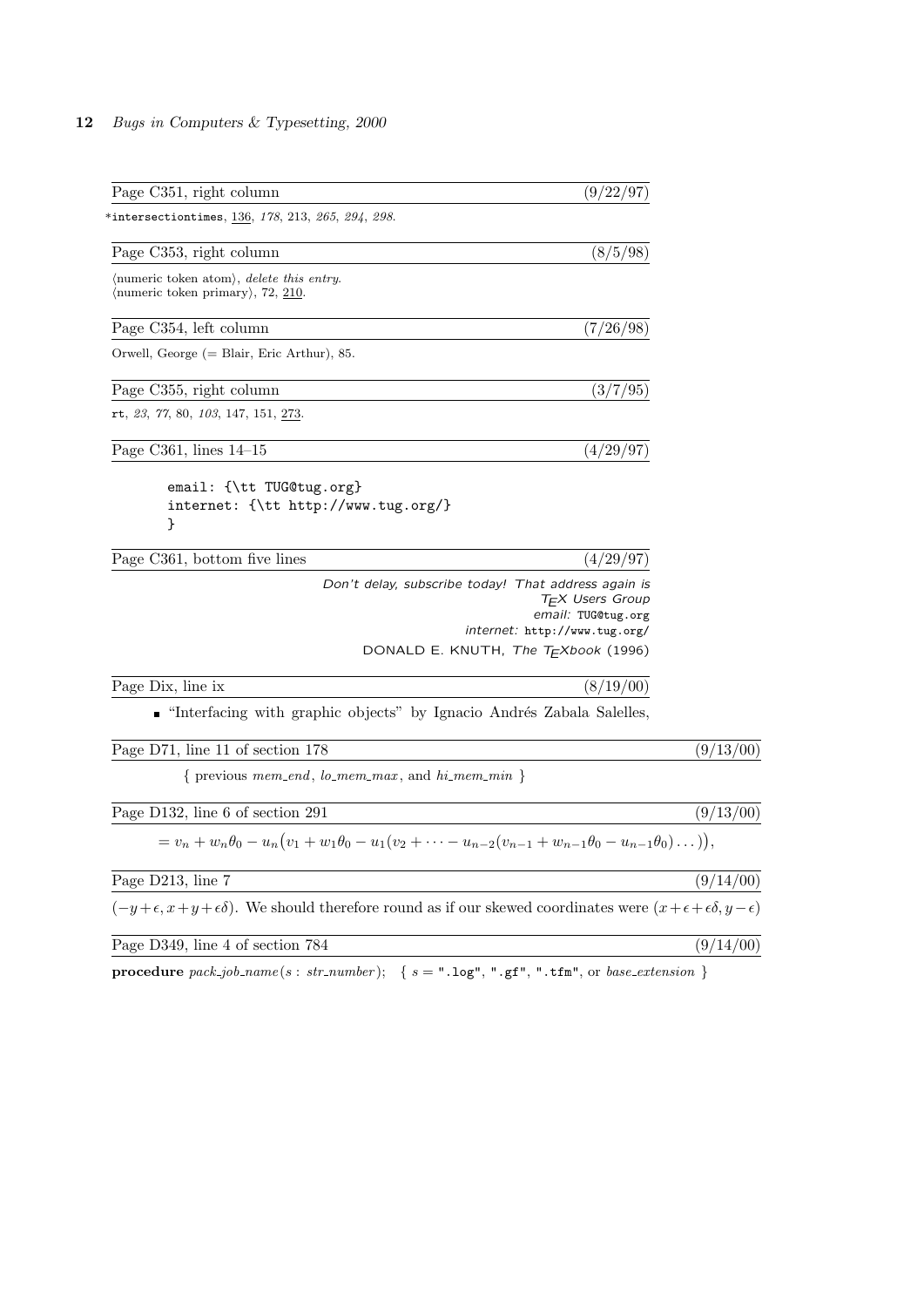| Page D451, line 11                                                                                                                                    | (9/14/00) |
|-------------------------------------------------------------------------------------------------------------------------------------------------------|-----------|
| The value of cur_mod controls the verbosity in the print_exp routine: If it's show_code,<br>1040.                                                     |           |
| Page D464, bottom line                                                                                                                                | (9/14/00) |
| $long_{\text{}^{th}}$ long-help-seen: boolean; { has the long <b>errmessage</b> help been used? }                                                     |           |
| Page D551, Zabala entry                                                                                                                               | (8/19/00) |
| Zabala Salelles, Ignacio Andrés:<br>812.                                                                                                              |           |
| Page Exili, lines 3 and 4 from the bottom<br>(7/17/98)                                                                                                |           |
| • "Metamarks: Preliminary studies for a Pandora's Box of shapes" by<br>Neenie Billawala, Stanford Computer Science report 1256 (Stanford, California, |           |
| (6/4/98)<br>Page E87, bottom line                                                                                                                     |           |
| — JOHN SMITH, The Printer's Grammar (1755)                                                                                                            |           |
| (8/8/98)<br>Page E95, line 16                                                                                                                         |           |
| -- $z_{1r}$ -- $z_{1l}$ -- subpath $(t,0)$ of $(z_{3l} \{z_9 - z_3\}  z_{5r})$                                                                        |           |
| Page E95, line 11 from the bottom<br>(8/8/98)                                                                                                         |           |
| -- $z_{1r}$ -- $z_{1l}$ -- subpath $(t,0)$ of $(z_{3r} \{z_9 - z_3\}  z_{5r})$                                                                        |           |
| Page E95, line 8 from the bottom<br>(3/6/95)                                                                                                          |           |
| cmchar "Extensible vertical arrow--extension module";                                                                                                 |           |
| Page E97, line 8 from the bottom<br>(3/6/95)                                                                                                          |           |
| cmchar "Extensible double vertical arrow--extension module";                                                                                          |           |
| Page E113, line 9<br>(3/6/95)                                                                                                                         |           |
| $x_5 = .5[x_4, x_6];$ $x_4 - x_6 = 1.2u;$ If $x_{5r} = \text{hround}(.5w - .5curve);$                                                                 |           |
| Page E113, line 10 from the bottom<br>(3/6/95)                                                                                                        |           |
| $x_5 = .5[x_4, x_6]; \ x_4 - x_6 = 4.8u; \ \text{iff } x_{5r} = \text{hround}(.5w - .5max\_size);$                                                    |           |
| Page E115, line 9<br>(3/6/95)                                                                                                                         |           |
| $x_5 = .5[x_4, x_6]; \ x_4 - x_6 = 1.2u; \ \text{If } x_{5r} = \text{hround}(.5w - .5curve);$                                                         |           |
| Page E115, line 12 from the bottom<br>(3/6/95)                                                                                                        |           |
|                                                                                                                                                       |           |

 $x_5 = .5[x_4, x_6]; \ x_4 - x_6 = 4.8u; \ \text{iff } x_{5r} = \text{hround}(.5w - .5\text{max\_size});$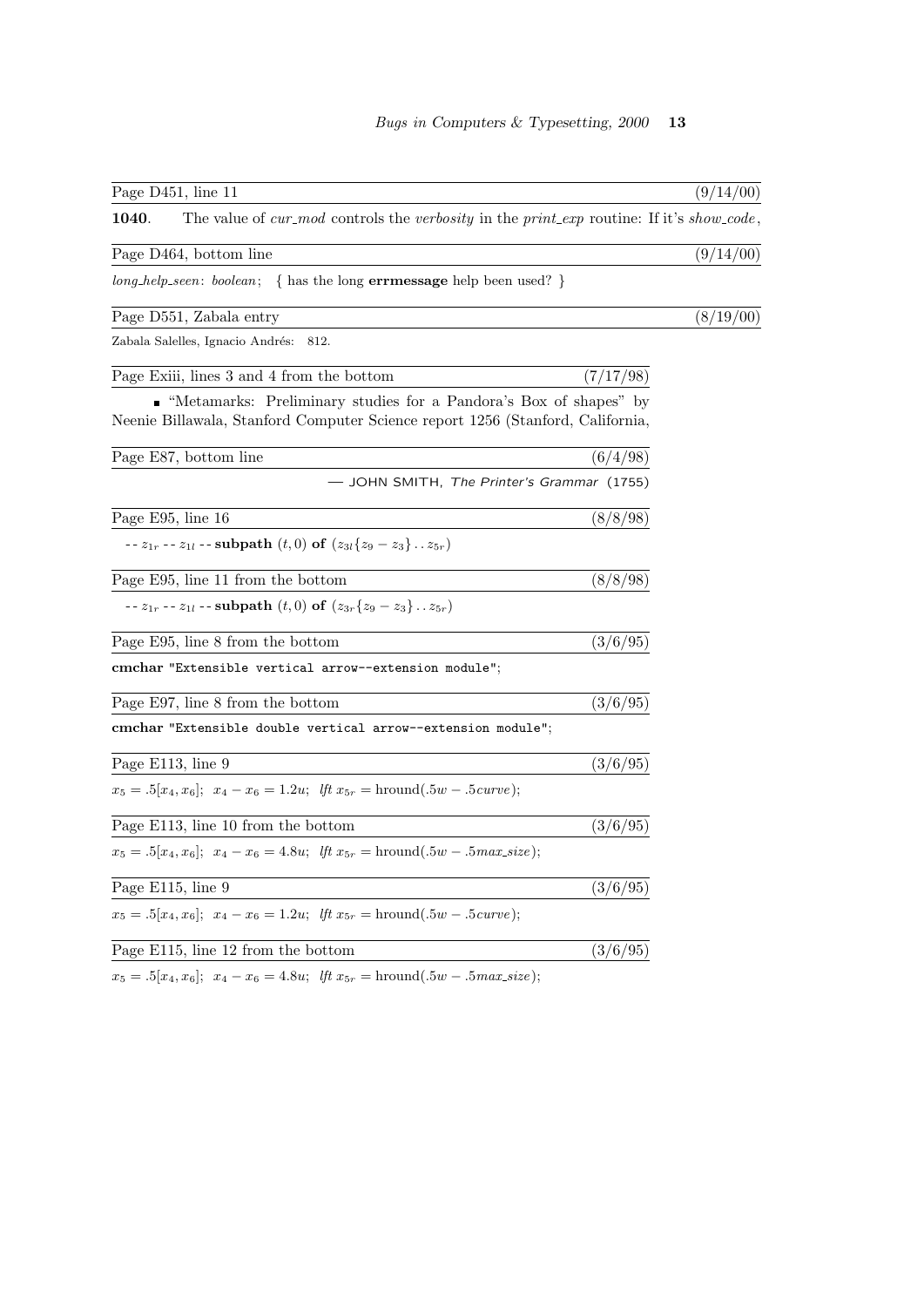## 14 Bugs in Computers & Typesetting, 2000

| Page $E147$ , lines 11–14 from the bottom                                                                                                                                                                                                                                                                                                    | (7/7/97)  |
|----------------------------------------------------------------------------------------------------------------------------------------------------------------------------------------------------------------------------------------------------------------------------------------------------------------------------------------------|-----------|
| $pos_3(.8[hair, stem], 0); pos_4(vair, -90); pos_5(hair, -180);$<br>$pos_6(vair, -270); pos_7(stem, -360); pos_8(vair, -450); pos_9(hair, -540);$<br>$x_0 = x_1 = x_9$ ; $lft x_{0l} = \text{hround}(1.5u - .5hair)$ ; $x_2 = x_4 = x_6 = x_8 = .5w - .25u$ ;<br>$rt x_{3r} = \text{hround}(w - 1.75u);$ $rt x_{7r} = \text{hround}(w - u);$ |           |
| Page E147, line 8 from the bottom                                                                                                                                                                                                                                                                                                            | (7/7/97)  |
| $y_5 = .5[y_4, y_6];$ top $y_{6r} - bot y_{4r} = vstem +eps; bot y_8 = -oo; y_7 = y_9 = .55[y_6, y_8];$                                                                                                                                                                                                                                      |           |
| Page E165, line 6                                                                                                                                                                                                                                                                                                                            | (2/8/97)  |
| $y_1 + .5hair = h;$ $x_1 = x_2 + .75u;$ $pos_1(hair + dw, angle(2(x_1 - x_2), y_1 - y_2) + 90);$                                                                                                                                                                                                                                             |           |
| Page E165, line 10                                                                                                                                                                                                                                                                                                                           | (2/8/97)  |
| $x_3 = .5[x_2, x_4]; \ x_7 - .25u = .5[x_6, x_8]; \ \ rt x_{8r} = \text{hround}(w - .5u);$                                                                                                                                                                                                                                                   |           |
| Page E187, line 9                                                                                                                                                                                                                                                                                                                            | (3/6/95)  |
| <i>lft</i> $x_{1l} = lft \ x_{2l} = \text{hround}(.5w - .5 \text{shaved\_stem}); \ \text{top } y_1 = h; \ \text{bot } y_2 = 0;$                                                                                                                                                                                                              |           |
| Page E189, line 8                                                                                                                                                                                                                                                                                                                            | (3/6/95)  |
| Ift $x_{1l} = lft \ x_{2l} = \text{hround}(.5w - .5 \text{shaved} \text{.} \text{stem})$ ; top $y_1 = h$ ; bot $y_2 = 0$ ;                                                                                                                                                                                                                   |           |
| Page E233, line 21                                                                                                                                                                                                                                                                                                                           | (3/6/95)  |
| <b>path</b> p; {{interim superness := more_super; $p = pulled\_super\_arc_1(3, 4)(pull)$ };                                                                                                                                                                                                                                                  |           |
| Page E237, line $5\,$                                                                                                                                                                                                                                                                                                                        | (8/6/98)  |
| <i>lft</i> $x_1$ = hround $.5u$ ; $x_2 = w - x_1$ ; $y_1 = y_2 = good \tcdot y \tcdot 7   x \tcdot height$ , asc. height;                                                                                                                                                                                                                    |           |
| Page E239, line 7 from the bottom                                                                                                                                                                                                                                                                                                            | (3/6/95)  |
| If $x_{6r}$ = hround u; $x_7 = 3u$ ; $x_8 = w - 3.5u$ ; $rt x_{9l} = \text{hround}(w - u)$ ;                                                                                                                                                                                                                                                 |           |
| Page E253, line 2 from the bottom                                                                                                                                                                                                                                                                                                            | (8/9/98)  |
| $\ldots z_{3e} \{down\} \ldots \{z_{5l} - z_{4l}\} z_{4e} - z_{5e} - z_{6e};$                                                                                                                                                                                                                                                                | % stroke  |
| Page E263, line 21                                                                                                                                                                                                                                                                                                                           | (5/10/98) |
| <b>path</b> p; {{interim superness := more_super; $p = pulled\_super\_arc_1(3, 4)(pull)$ };                                                                                                                                                                                                                                                  |           |
| Page E289, line 2 from the bottom                                                                                                                                                                                                                                                                                                            | (8/9/98)  |
| $z_{3e} \{down\}$ $\{z_{5l} - z_{4l}\}z_{4e}$ -- $z_{5e}$ -- $z_{6e}$ ;                                                                                                                                                                                                                                                                      | % stroke  |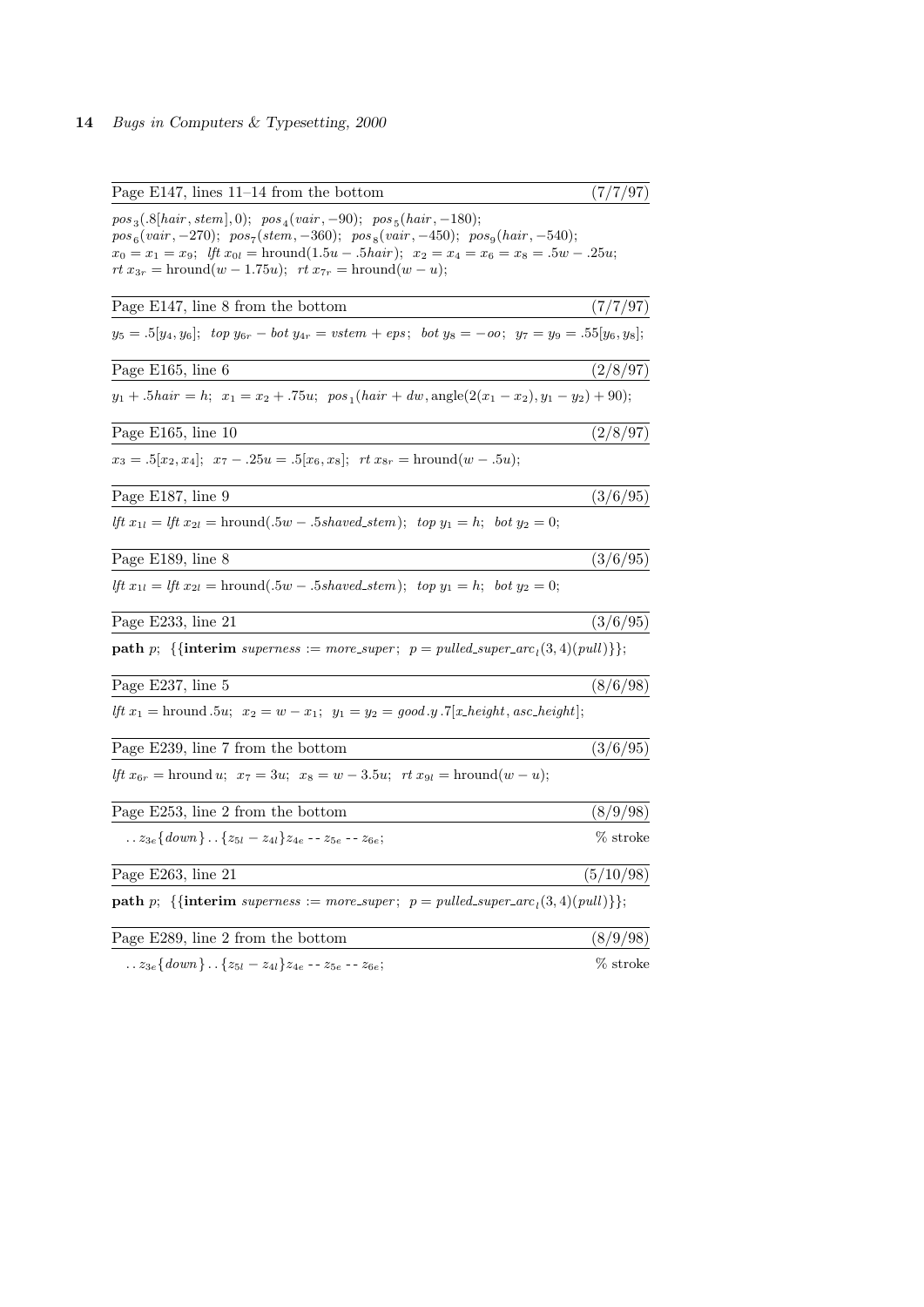| Page $E291$ , line 18                                                                                                                                                                                                             | (3/6/95)  |
|-----------------------------------------------------------------------------------------------------------------------------------------------------------------------------------------------------------------------------------|-----------|
| $x_4 = \frac{1}{3}[x_5, x_{3l}]$ ; $z_4 = z_5 + whatever * (15u, .1h)$ ;                                                                                                                                                          |           |
| Page E297, line 17                                                                                                                                                                                                                | (5/10/98) |
| <b>path</b> p; {{interim superness := more_super; $p = pulled\_super_{arC_1}(3, 4)(pull)$ };                                                                                                                                      |           |
| Page E303, line 17                                                                                                                                                                                                                | (5/10/98) |
| <b>path</b> p; {{interim superness := more_super; $p = pulled\_super\_arc_1(3, 4)(pull)$ };                                                                                                                                       |           |
| Page E309, line 7 from the bottom                                                                                                                                                                                                 | (5/8/98)  |
| $y_{@0} = y_{@2l} - bracket -eps;$                                                                                                                                                                                                |           |
| Page E313, line 7 from the bottom                                                                                                                                                                                                 | (5/8/98)  |
| $y_{@0} = y_{@2l} + bracket + eps;$                                                                                                                                                                                               |           |
| Page E319, line 8                                                                                                                                                                                                                 | (5/11/98) |
| $loop\_top = \textbf{if} \text{ series:}$ Vround .77 [vair, fudged.stem] <b>else</b> : vair <b>fi</b> ;                                                                                                                           |           |
| Page E373, lines 5 and 6 from the bottom                                                                                                                                                                                          | (7/13/97) |
| $top y_{1r}$ = vround $.95h + oo$ ; $top y_{2r} = h + oo$ ; $y_3 = .5h$ ;<br><i>bot</i> $y_{4r} = -\omega$ ; <i>bot</i> $y_{5r} =$ vround $.08h - \omega$ ; $y_{5l} := \text{good}.y y_{5l}$ ; $x_{5l} := \text{good}.x x_{5l}$ ; |           |
| Page E381, lines 11 and 12 from the bottom                                                                                                                                                                                        | (7/13/97) |
| $top y_{1r}$ = vround $.93h + oo$ ; $top y_{2r} = h + oo$ ; $y_3 = .5h$ ;<br><i>bot</i> $y_{4r} = -\omega$ ; <i>bot</i> $y_{5r} =$ vround $.07h - \omega$ ;                                                                       |           |
| Page E389, bottom two lines                                                                                                                                                                                                       | (8/7/98)  |
| <b>numeric</b> $aa_-, bb_-, cc_; bb_+ = b/y$ ; $cc_+ = c/y$ ; $aa_- = a * a - bb_* bb_+$ ;<br>$(a * (cc_{-} + sqrt aa_{-}) - bb_{-} * cc_{-})/aa_{-}$ enddef;                                                                     |           |
| Page E423, line 17                                                                                                                                                                                                                | (8/8/98)  |
| $x_{13} = x_{11} - .5$ ; top $y_{14r} = \min(10/7x \text{.} height + .5 \text{.} b \text{.} diam, h) + 1$ ; top $y_{11} = x \text{.} height$ ;                                                                                    |           |
| Page E427, line 21                                                                                                                                                                                                                | (8/8/98)  |
| $x_{23} = x_{21} - .5$ ; top $y_{24r} = min(^{10/7}x \text{.} height + .5 \text{.} bub\_diam, h) + 1$ ; top $y_{21} = x \text{.} height$ ;                                                                                        |           |
| Page E431, lines 18 and 19                                                                                                                                                                                                        | (8/8/98)  |
| <b>filldraw</b> $z_0$ -- $(x_0, y_{2l})$ -- $z_{1l}$ { right } { left } $z_{1r}$                                                                                                                                                  |           |

 $-$  - subpath  $(t, 0)$  of  $(z_{3r}$  . .  $\{2(x_0 - x_3), y_0 - y_3\}z_{5r})$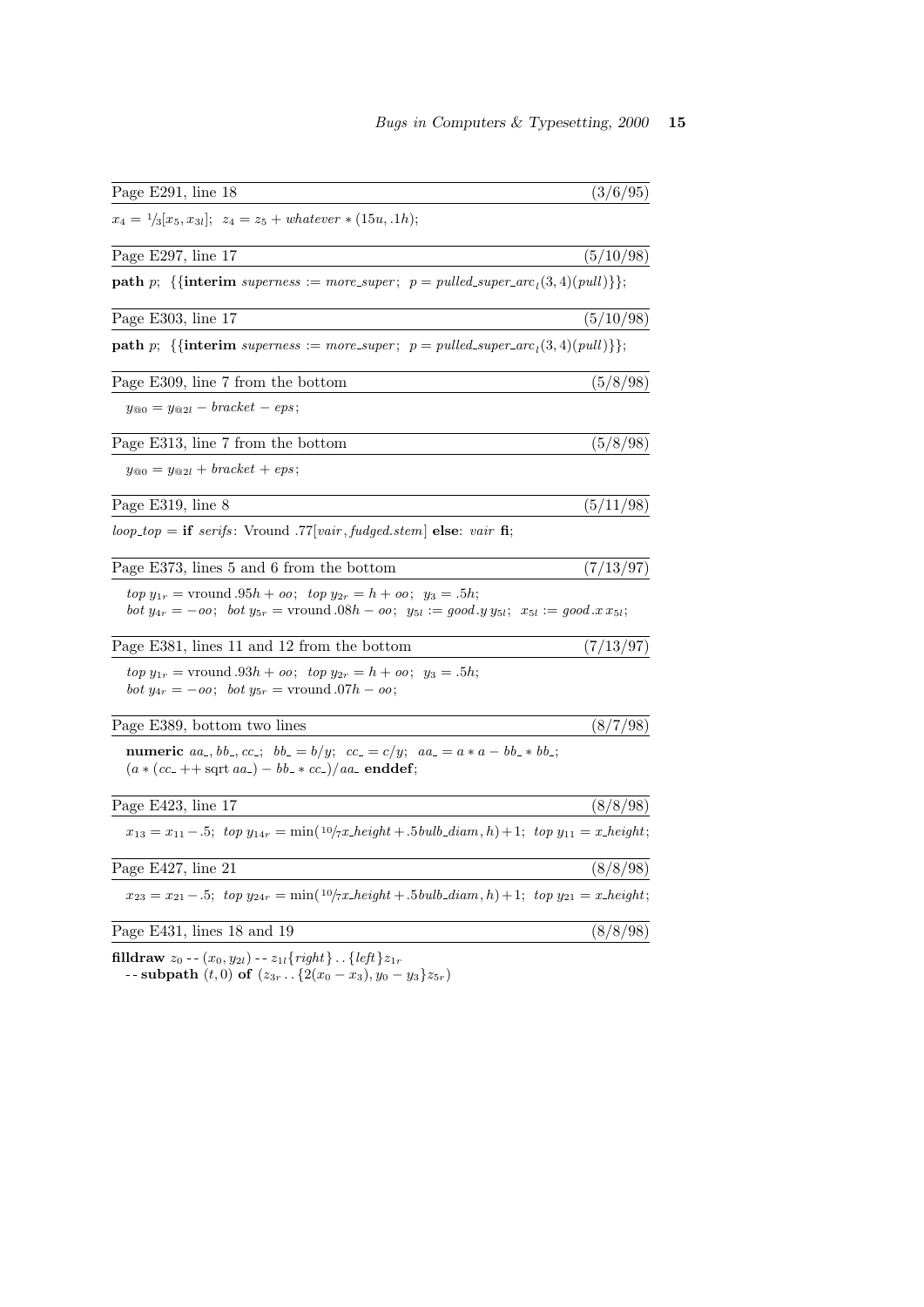| Page E431, line 2 from the bottom                                                                                                                                                                                                                                                     | (8/8/98)                                   |
|---------------------------------------------------------------------------------------------------------------------------------------------------------------------------------------------------------------------------------------------------------------------------------------|--------------------------------------------|
| $-2_{1l}$ { <i>right</i> }{ <i>left</i> } $z_{1r}$ -- $(x_0, y_{2r})$ -- cycle;                                                                                                                                                                                                       | % arrowhead and stem                       |
| Page E433, lines 13 and 14                                                                                                                                                                                                                                                            | (8/8/98)                                   |
| <b>filldraw</b> $z_0$ -- $(x_0, y_{2l})$ -- $z_{1l}$ { <i>left</i> } { <i>right</i> } $z_{1r}$<br>-- subpath $(t,0)$ of $(z_{3l}$ { $2(x_0 - x_3), y_0 - y_3\}z_{5r}$ }                                                                                                               |                                            |
| Page E433, line 2 from the bottom                                                                                                                                                                                                                                                     | (8/8/98)                                   |
| -- $z_{1l}$ { <i>left</i> }{ <i>right</i> } $z_{1r}$ -- $(x_0, y_{2r})$ -- cycle;                                                                                                                                                                                                     | % arrowhead and stem                       |
| Page E463, line 15                                                                                                                                                                                                                                                                    | (8/8/98)                                   |
| --- $z_{1r}$ $z_{1l}$ --- subpath $(t,0)$ of $(z_{3r} \{z_9 - z_3\}$ $z_{5r}$ )                                                                                                                                                                                                       |                                            |
| Page E463, line 3 from the bottom                                                                                                                                                                                                                                                     | (8/8/98)                                   |
| --- $z_{1r}$ $z_{1l}$ --- subpath $(t,0)$ of $(z_{3l} \{z_9 - z_3\}$ $z_{5r}$ )                                                                                                                                                                                                       |                                            |
| Page E465, line 16                                                                                                                                                                                                                                                                    | (8/8/98)                                   |
| --- $z_{1l}$ $z_{1r}$ --- subpath $(t,0)$ of $(z_{3r} \{z_9 - z_3\}$ $z_{5r}$ )                                                                                                                                                                                                       |                                            |
| Page E465, line 3 from the bottom                                                                                                                                                                                                                                                     | (8/8/98)                                   |
| --- $z_{1l}$ $z_{1r}$ --- subpath $(t,0)$ of $(z_{3l} \{z_9 - z_3\}  z_{5r})$                                                                                                                                                                                                         |                                            |
| Page E467, line 18                                                                                                                                                                                                                                                                    | (8/8/98)                                   |
| --- $z_{1l}$ $z_{1r}$ --- subpath $(t,0)$ of $(z_{3r} \{z_9 - z_3\}$ $z_{5r}$ )                                                                                                                                                                                                       |                                            |
| Page E467, line 3 from the bottom                                                                                                                                                                                                                                                     | (8/8/98)                                   |
| --- $z_{11l}$ $z_{12r}$ --- subpath $(t,0)$ of $(z_{13l} \{z_{19} - z_{13}\}$ $z_{15r}$ )                                                                                                                                                                                             |                                            |
| Page E483, lines $12-14$ from the bottom                                                                                                                                                                                                                                              | (3/6/95)                                   |
| beginarithchar(oct "004"); pickup fine.nib; pickup rule.nib;<br><b>numeric</b> del; $del = dot\_size - currentbreadth;$<br>$x_3 - .5del = good.x(.5w - .5del);$ center_on(x <sub>3</sub> );<br>$y_3 + .5del = good.y(math\_axis + math\_spread . 5x\_height, .6x\_height   + .5del);$ | $\%$ currentbreadth = fine                 |
| Page E485, bottom line                                                                                                                                                                                                                                                                | (6/4/98)                                   |
|                                                                                                                                                                                                                                                                                       | - JOHN SMITH, The Printer's Grammar (1755) |
| Page E489, line 4                                                                                                                                                                                                                                                                     | (8/8/98)                                   |
|                                                                                                                                                                                                                                                                                       |                                            |

*lft*  $x_6$  = hround *u*;  $x_2 = w - x_6$ ; *top*  $y_8 = h$ ;  $y_8 - y_4 = x_2 - x_6$ ;